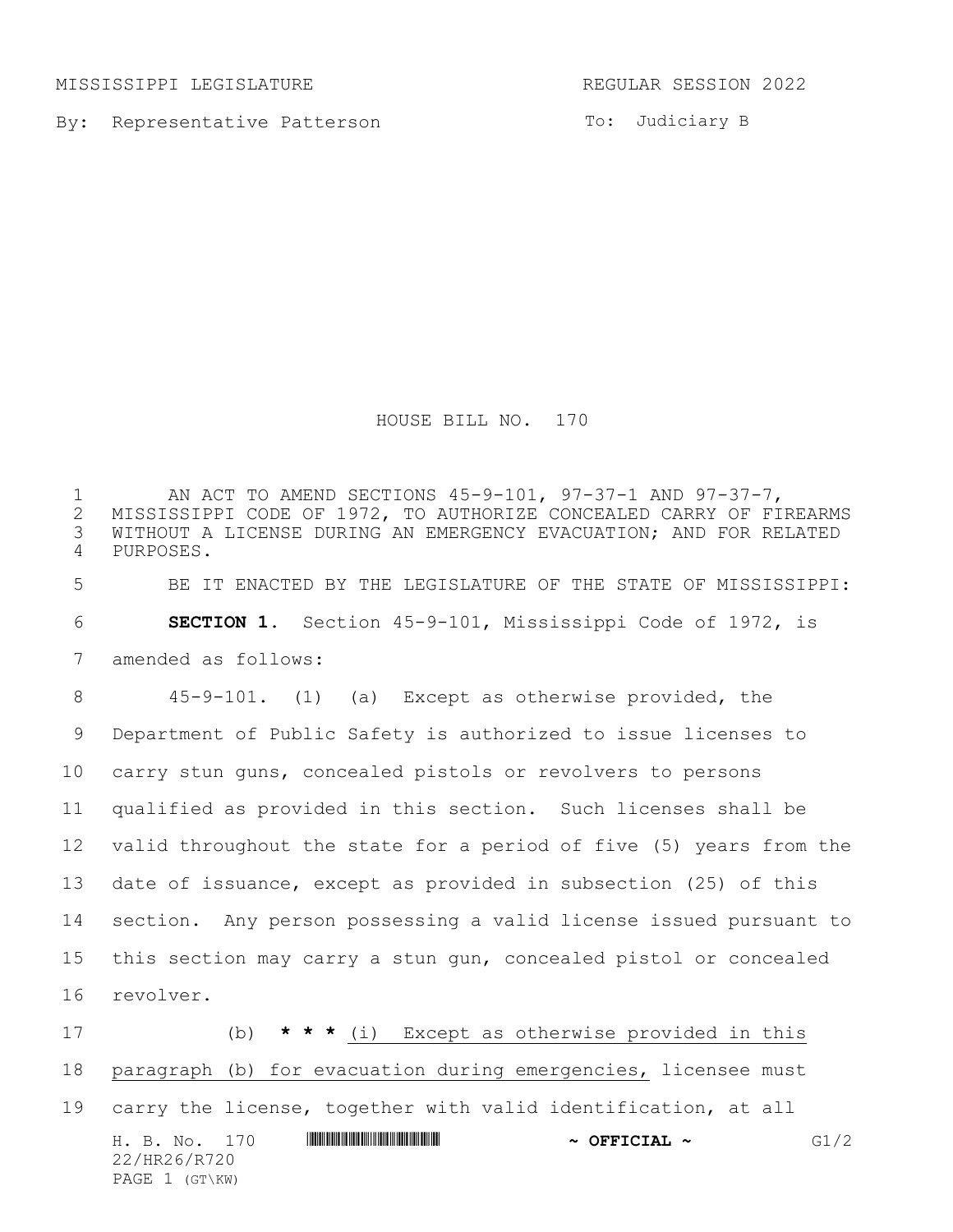times in which the licensee is carrying a stun gun, concealed pistol or revolver and must display both the license and proper identification upon demand by a law enforcement officer. A violation of the provisions of this paragraph (b) shall constitute a noncriminal violation with a penalty of Twenty-five Dollars (\$25.00) and shall be enforceable by summons.

 (ii) The licensee is not required to meet the provisions of subparagraph (i) of this paragraph (b) when carrying a stun gun, concealed pistol or revolver in the act of evacuating during a mandatory evacuation order issued by local governing authorities, the Governor of this state or President of the United States. For purposes of this subparagraph, the phrase "in the act of evacuating" means the immediate and urgent movement of a person away from the evacuation zone within forty-eight (48) hours after a mandatory evacuation is ordered. The forty-eight (48) hours may be extended by an order issued by the Governor.

 (2) The Department of Public Safety shall issue a license if the applicant:

 (a) Is a resident of the state. However, this residency requirement may be waived if the applicant possesses a valid permit from another state, is a member of any active or reserve component branch of the United States of America Armed Forces stationed in Mississippi, is the spouse of a member of any active or reserve component branch of the United States of America

H. B. No. 170 \*HR26/R720\* **~ OFFICIAL ~** 22/HR26/R720 PAGE 2 (GT\KW)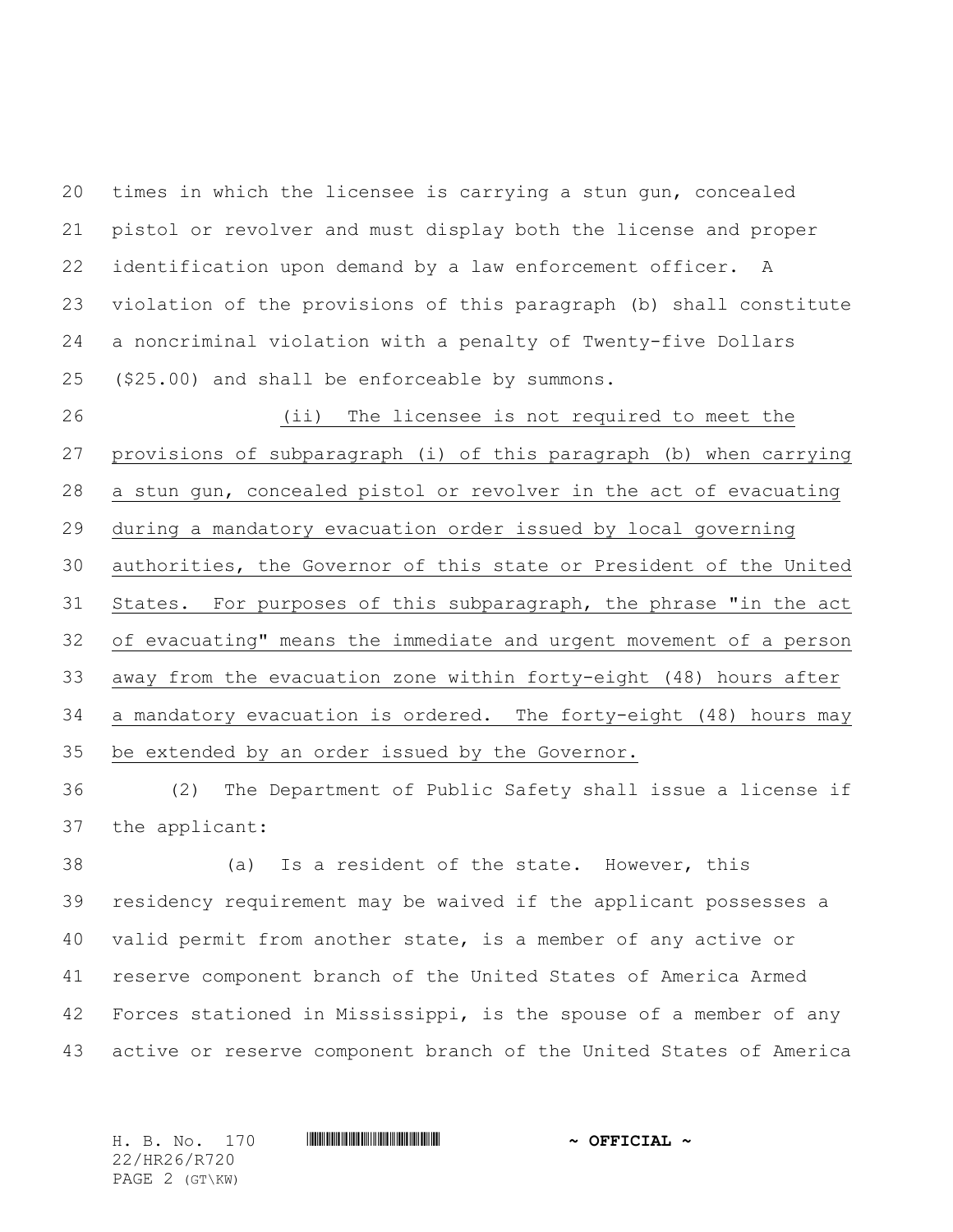Armed Forces stationed in Mississippi, or is a retired law enforcement officer establishing residency in the state; (b) (i) Is twenty-one (21) years of age or older; or (ii) Is at least eighteen (18) years of age but not yet twenty-one (21) years of age and the applicant: 1. Is a member or veteran of the United States Armed Forces, including National Guard or Reserve; and 2. Holds a valid Mississippi driver's license or identification card issued by the Department of Public Safety or a valid and current tribal identification card issued by a federally recognized Indian tribe containing a photograph of the holder; (c) Does not suffer from a physical infirmity which prevents the safe handling of a stun gun, pistol or revolver; (d) Is not ineligible to possess a firearm by virtue of having been convicted of a felony in a court of this state, of any other state, or of the United States without having been pardoned or without having been expunged for same; (e) Does not chronically or habitually abuse controlled

 substances to the extent that his normal faculties are impaired. It shall be presumed that an applicant chronically and habitually uses controlled substances to the extent that his faculties are impaired if the applicant has been voluntarily or involuntarily committed to a treatment facility for the abuse of a controlled substance or been found guilty of a crime under the provisions of

H. B. No. 170 \*HR26/R720\* **~ OFFICIAL ~** 22/HR26/R720 PAGE 3 (GT\KW)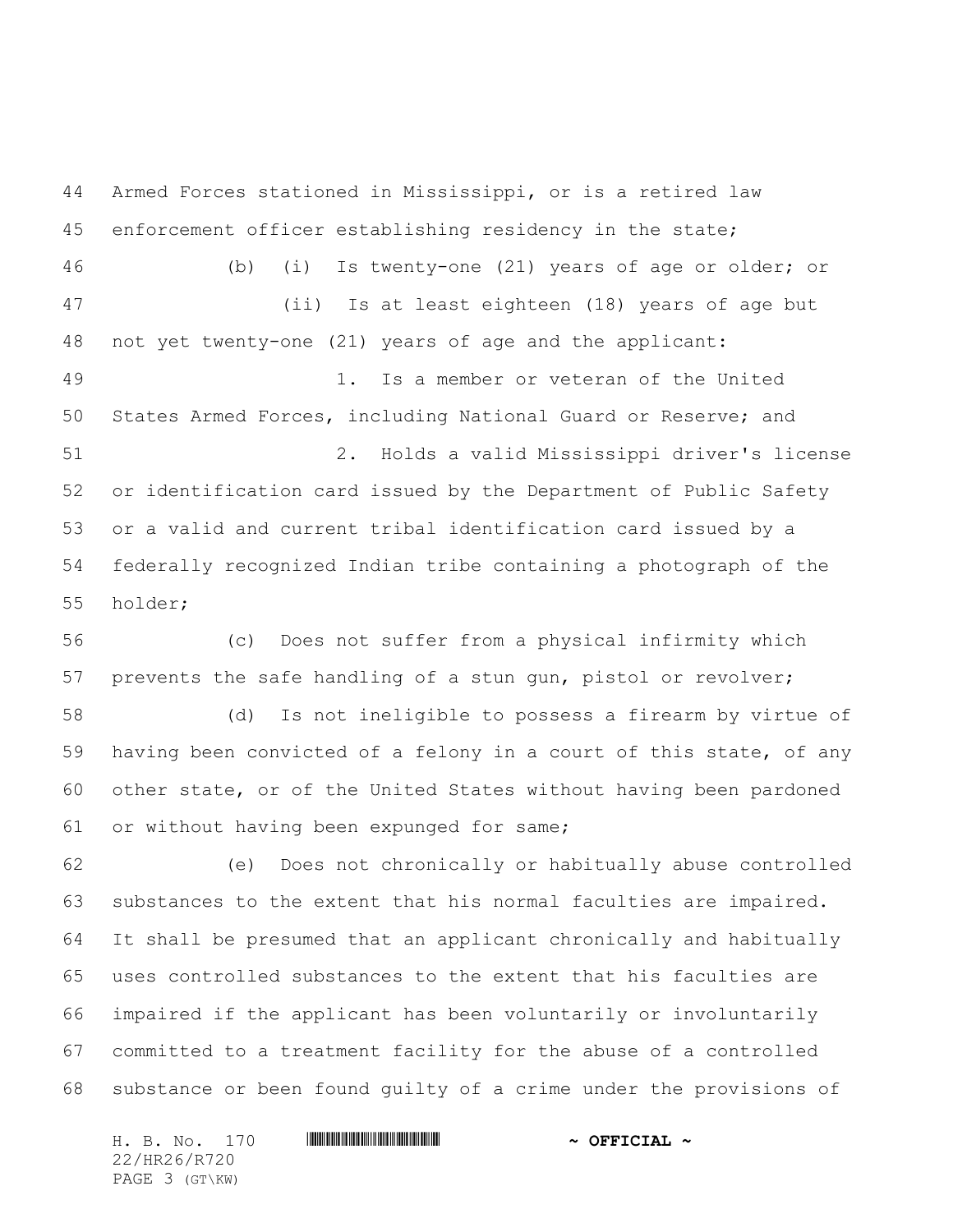the Uniform Controlled Substances Law or similar laws of any other state or the United States relating to controlled substances within a three-year period immediately preceding the date on which the application is submitted;

 (f) Does not chronically and habitually use alcoholic beverages to the extent that his normal faculties are impaired. It shall be presumed that an applicant chronically and habitually uses alcoholic beverages to the extent that his normal faculties are impaired if the applicant has been voluntarily or involuntarily committed as an alcoholic to a treatment facility or has been convicted of two (2) or more offenses related to the use of alcohol under the laws of this state or similar laws of any other state or the United States within the three-year period immediately preceding the date on which the application is submitted;

84 (g) Desires a legal means to carry a stun gun, concealed pistol or revolver to defend himself;

 (h) Has not been adjudicated mentally incompetent, or has waited five (5) years from the date of his restoration to 88 capacity by court order;

 (i) Has not been voluntarily or involuntarily committed to a mental institution or mental health treatment facility unless he possesses a certificate from a psychiatrist licensed in this state that he has not suffered from disability for a period of 93 five (5) years;

H. B. No. 170 \*HR26/R720\* **~ OFFICIAL ~** 22/HR26/R720 PAGE 4 (GT\KW)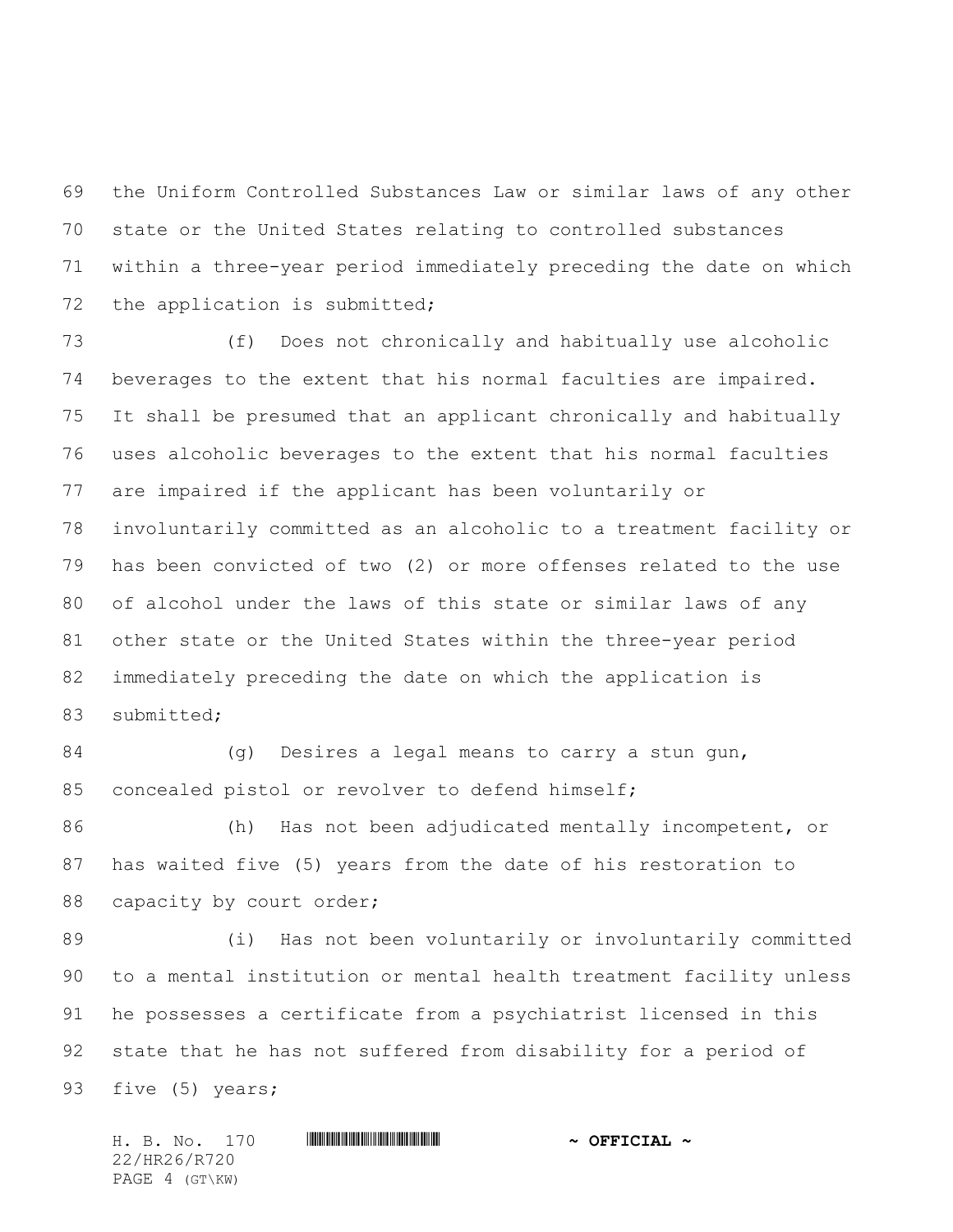(j) Has not had adjudication of guilt withheld or imposition of sentence suspended on any felony unless three (3) years have elapsed since probation or any other conditions set by 97 the court have been fulfilled;

98 (k) Is not a fugitive from justice; and

 (l) Is not disqualified to possess a weapon based on federal law.

 (3) The Department of Public Safety may deny a license if the applicant has been found guilty of one or more crimes of violence constituting a misdemeanor unless three (3) years have elapsed since probation or any other conditions set by the court have been fulfilled or expunction has occurred prior to the date on which the application is submitted, or may revoke a license if the licensee has been found guilty of one or more crimes of violence within the preceding three (3) years. The department shall, upon notification by a law enforcement agency or a court and subsequent written verification, suspend a license or the processing of an application for a license if the licensee or applicant is arrested or formally charged with a crime which would disqualify such person from having a license under this section, until final disposition of the case. The provisions of subsection (7) of this section shall apply to any suspension or revocation of a license pursuant to the provisions of this section.

22/HR26/R720 PAGE 5 (GT\KW)

H. B. No. 170 \*HR26/R720\* **~ OFFICIAL ~**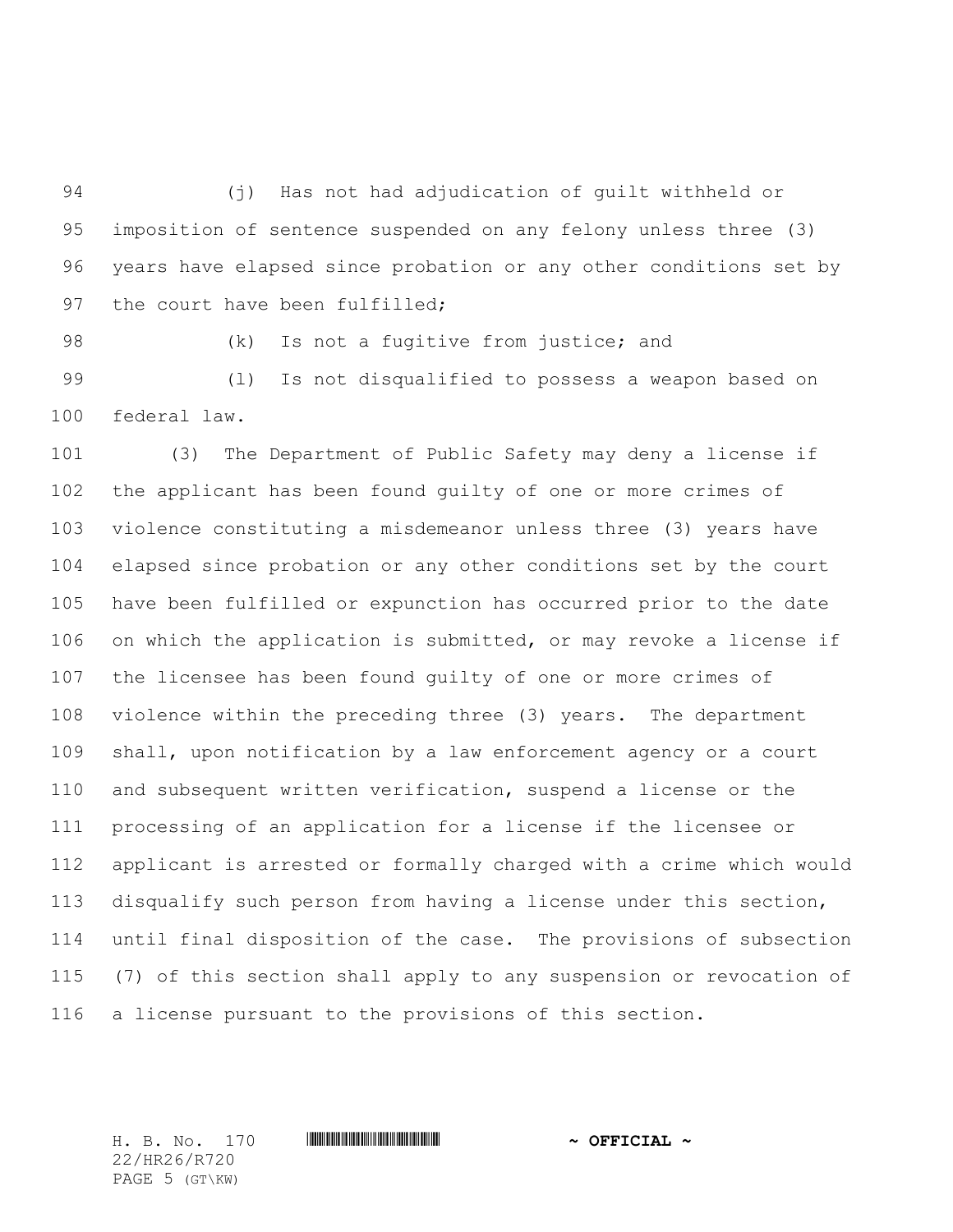(4) The application shall be completed, under oath, on a form promulgated by the Department of Public Safety and shall include only:

 (a) The name, address, place and date of birth, race, 121 sex and occupation of the applicant;

 (b) The driver's license number or social security 123 number of applicant;

 (c) Any previous address of the applicant for the two (2) years preceding the date of the application;

 (d) A statement that the applicant is in compliance with criteria contained within subsections (2) and (3) of this section;

 (e) A statement that the applicant has been furnished a copy of this section and is knowledgeable of its provisions;

 (f) A conspicuous warning that the application is executed under oath and that a knowingly false answer to any question, or the knowing submission of any false document by the applicant, subjects the applicant to criminal prosecution; and

 (g) A statement that the applicant desires a legal means to carry a stun gun, concealed pistol or revolver to defend himself.

 (5) The applicant shall submit only the following to the Department of Public Safety:

 (a) A completed application as described in subsection (4) of this section;

H. B. No. 170 \*HR26/R720\* **~ OFFICIAL ~** 22/HR26/R720 PAGE 6 (GT\KW)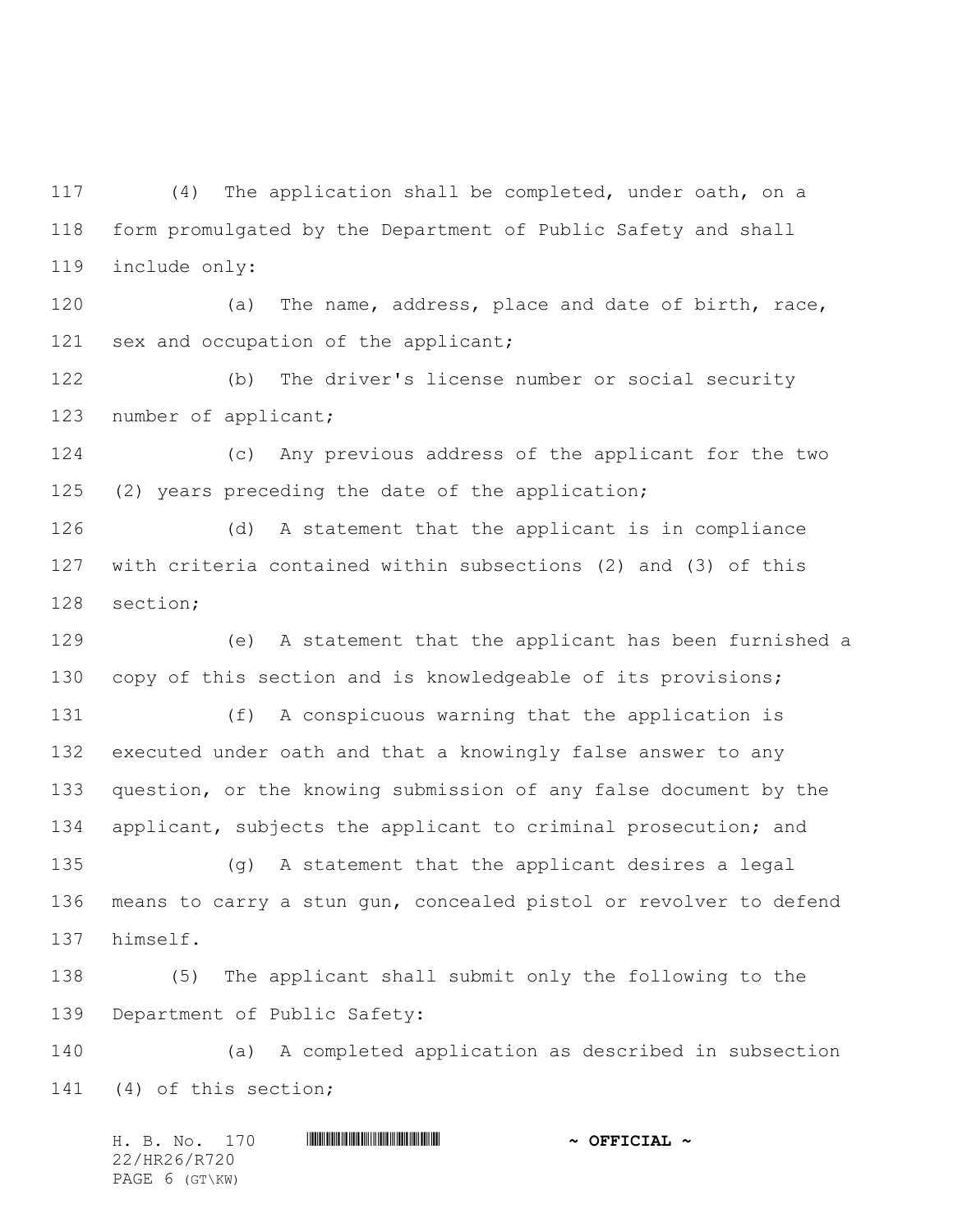(b) A full-face photograph of the applicant taken within the preceding thirty (30) days in which the head, including 144 hair, in a size as determined by the Department of Public Safety, except that an applicant who is younger than twenty-one (21) years 146 of age must submit a photograph in profile of the applicant;

 (c) A nonrefundable license fee of Eighty Dollars (\$80.00). Costs for processing the set of fingerprints as required in paragraph (d) of this subsection shall be borne by the applicant. Honorably retired law enforcement officers, disabled veterans and active duty members of the Armed Forces of the United States, and law enforcement officers employed with a law enforcement agency of a municipality, county or state at the time 154 of application for the license, shall be exempt from the payment of the license fee;

 (d) A full set of fingerprints of the applicant 157 administered by the Department of Public Safety; and

 (e) A waiver authorizing the Department of Public Safety access to any records concerning commitments of the applicant to any of the treatment facilities or institutions referred to in subsection (2) of this section and permitting access to all the applicant's criminal records.

 (6) (a) The Department of Public Safety, upon receipt of the items listed in subsection (5) of this section, shall forward the full set of fingerprints of the applicant to the appropriate agencies for state and federal processing.

H. B. No. 170 \*HR26/R720\* **~ OFFICIAL ~** 22/HR26/R720 PAGE 7 (GT\KW)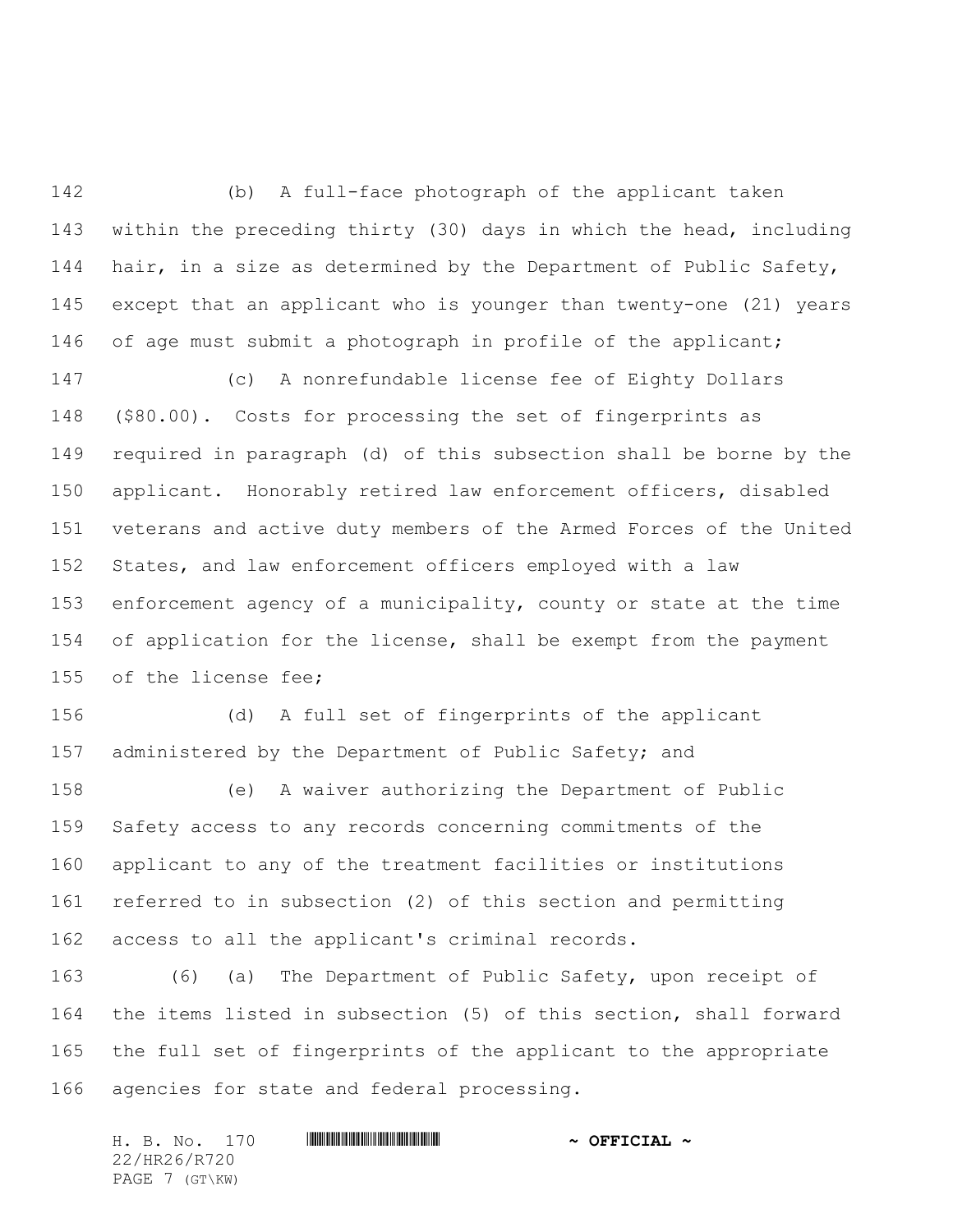(b) The Department of Public Safety shall forward a copy of the applicant's application to the sheriff of the applicant's county of residence and, if applicable, the police chief of the applicant's municipality of residence. The sheriff 171 of the applicant's county of residence, and, if applicable, the 172 police chief of the applicant's municipality of residence may, at his discretion, participate in the process by submitting a voluntary report to the Department of Public Safety containing any readily discoverable prior information that he feels may be pertinent to the licensing of any applicant. The reporting shall be made within thirty (30) days after the date he receives the copy of the application. Upon receipt of a response from a sheriff or police chief, such sheriff or police chief shall be reimbursed at a rate set by the department.

 (c) The Department of Public Safety shall, within forty-five (45) days after the date of receipt of the items listed in subsection (5) of this section:

184 (i) Issue the license;

 (ii) Deny the application based solely on the ground that the applicant fails to qualify under the criteria listed in subsections (2) and (3) of this section. If the Department of Public Safety denies the application, it shall notify the applicant in writing, stating the ground for denial, and the denial shall be subject to the appeal process set forth in subsection (7); or

H. B. No. 170 \*HR26/R720\* **~ OFFICIAL ~** 22/HR26/R720 PAGE 8 (GT\KW)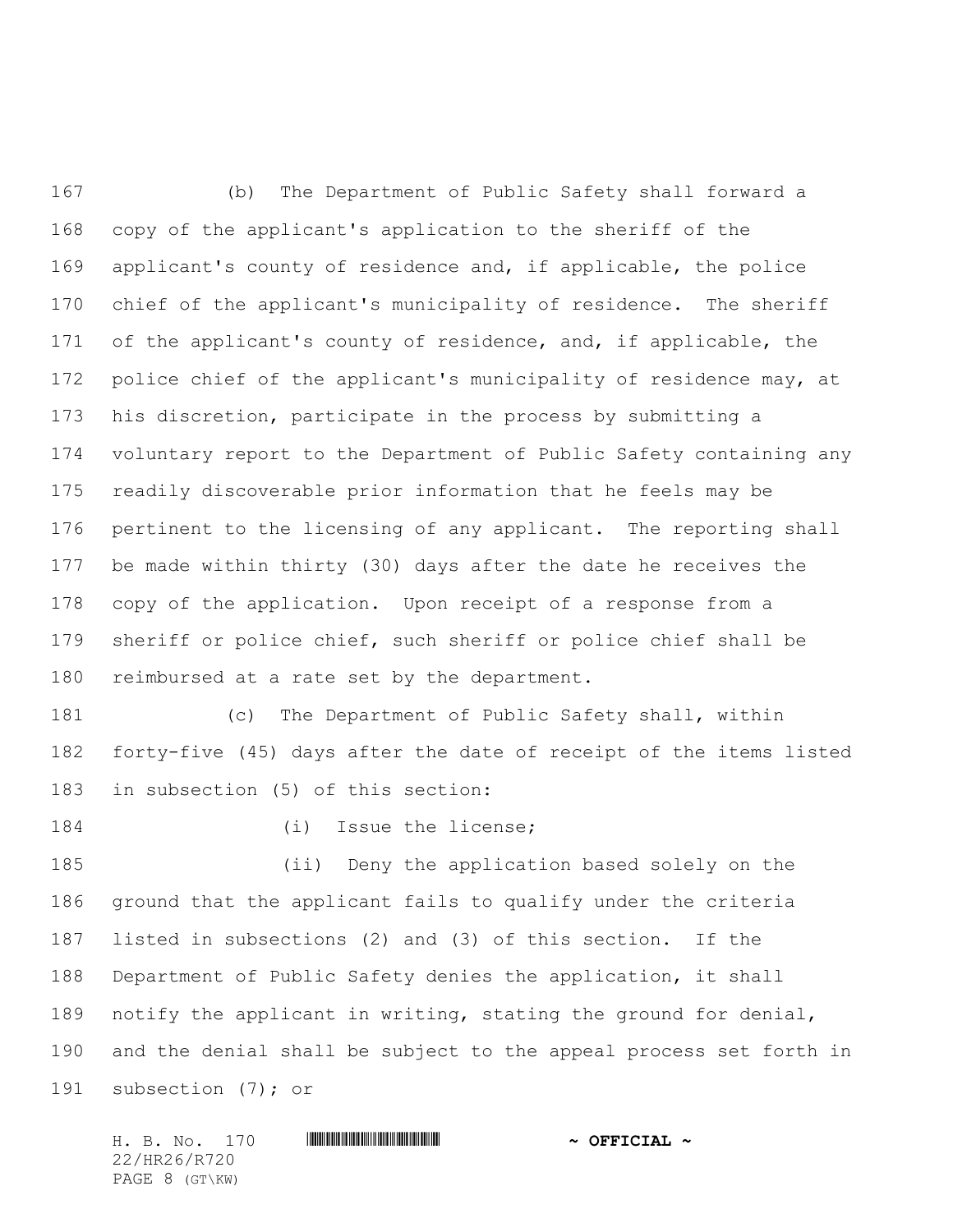(iii) Notify the applicant that the department is unable to make a determination regarding the issuance or denial of a license within the forty-five-day period prescribed by this subsection, and provide an estimate of the amount of time the department will need to make the determination.

 (d) In the event a legible set of fingerprints, as determined by the Department of Public Safety and the Federal Bureau of Investigation, cannot be obtained after a minimum of two (2) attempts, the Department of Public Safety shall determine eligibility based upon a name check by the Mississippi Highway Safety Patrol and a Federal Bureau of Investigation name check conducted by the Mississippi Highway Safety Patrol at the request of the Department of Public Safety.

 (7) (a) If the Department of Public Safety denies the issuance of a license, or suspends or revokes a license, the party aggrieved may appeal such denial, suspension or revocation to the Commissioner of Public Safety, or his authorized agent, within thirty (30) days after the aggrieved party receives written notice of such denial, suspension or revocation. The Commissioner of Public Safety, or his duly authorized agent, shall rule upon such appeal within thirty (30) days after the appeal is filed and failure to rule within this thirty-day period shall constitute sustaining such denial, suspension or revocation. Such review shall be conducted pursuant to such reasonable rules and regulations as the Commissioner of Public Safety may adopt.

H. B. No. 170 \*HR26/R720\* **~ OFFICIAL ~** 22/HR26/R720 PAGE 9 (GT\KW)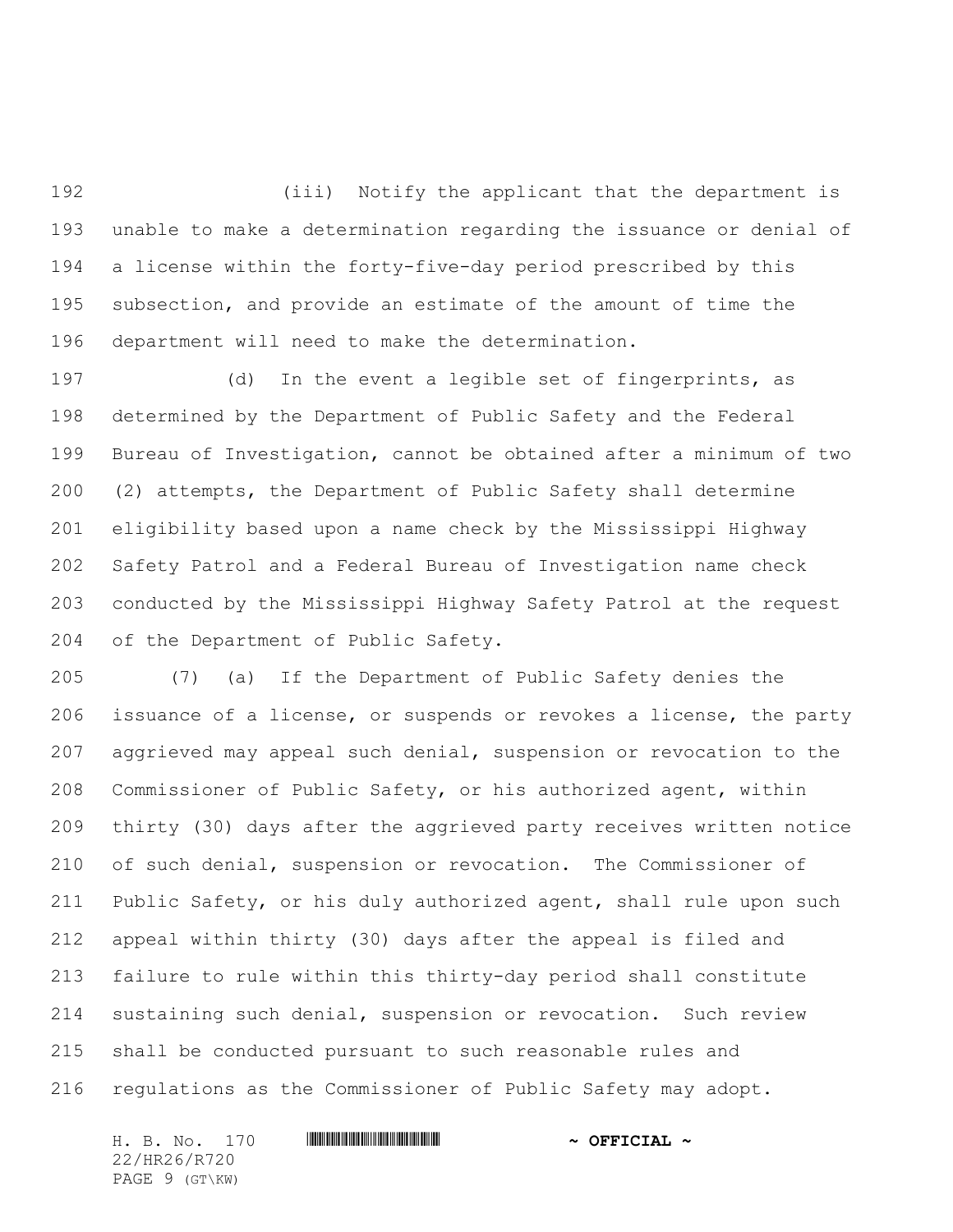(b) If the revocation, suspension or denial of issuance is sustained by the Commissioner of Public Safety, or his duly authorized agent pursuant to paragraph (a) of this subsection, the aggrieved party may file within ten (10) days after the rendition of such decision a petition in the circuit or county court of his residence for review of such decision. A hearing for review shall be held and shall proceed before the court without a jury upon the record made at the hearing before the Commissioner of Public Safety or his duly authorized agent. No such party shall be allowed to carry a stun gun, concealed pistol or revolver pursuant to the provisions of this section while any such appeal is pending.

 (8) The Department of Public Safety shall maintain an automated listing of license holders and such information shall be available online, upon request, at all times, to all law enforcement agencies through the Mississippi Crime Information Center. However, the records of the department relating to applications for licenses to carry stun guns, concealed pistols or revolvers and records relating to license holders shall be exempt from the provisions of the Mississippi Public Records Act of 1983, and shall be released only upon order of a court having proper 238 jurisdiction over a petition for release of the record or records.

 (9) Within thirty (30) days after the changing of a permanent address, or within thirty (30) days after having a license lost or destroyed, the licensee shall notify the

H. B. No. 170 \*HR26/R720\* **~ OFFICIAL ~** 22/HR26/R720 PAGE 10 (GT\KW)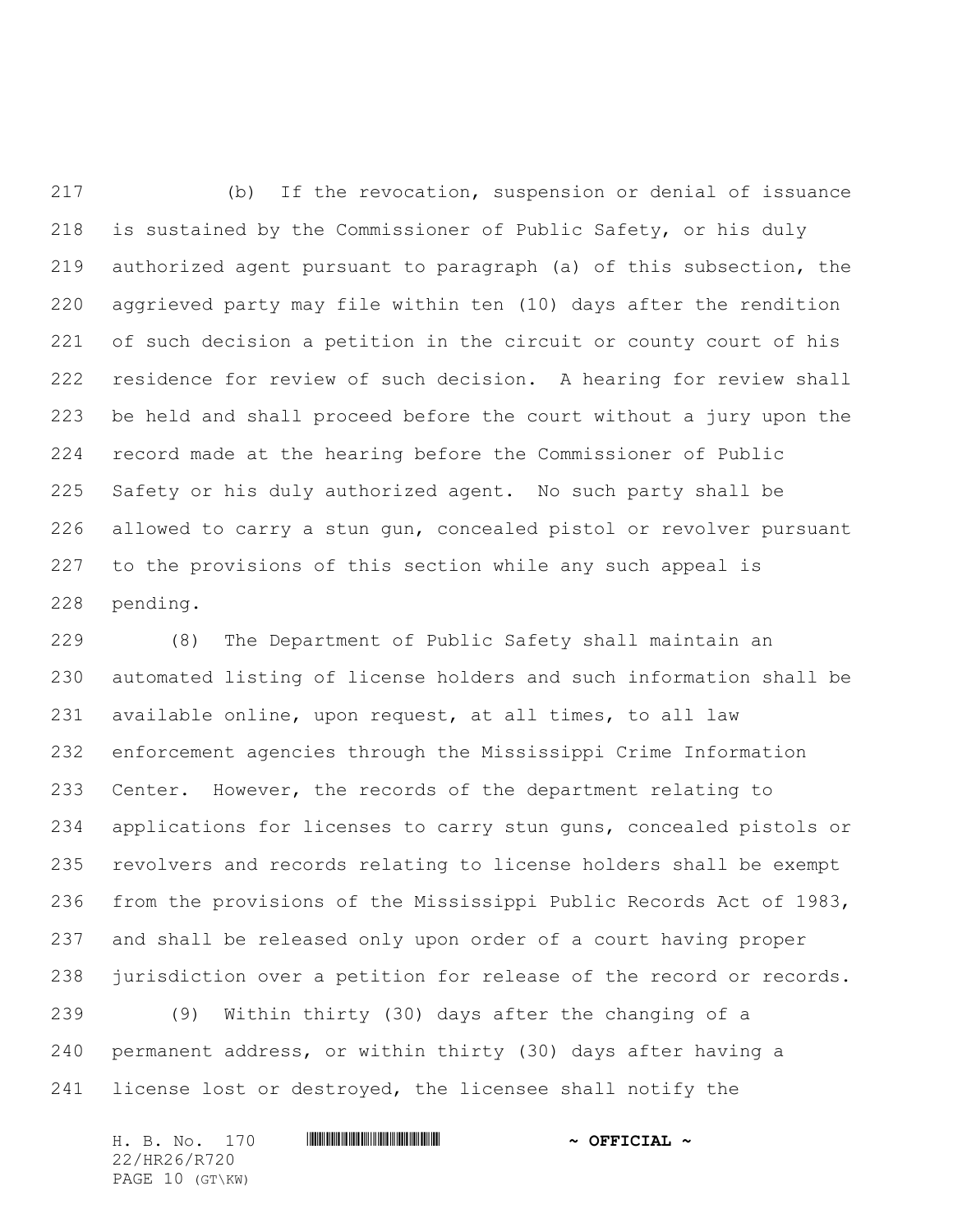Department of Public Safety in writing of such change or loss. Failure to notify the Department of Public Safety pursuant to the provisions of this subsection shall constitute a noncriminal violation with a penalty of Twenty-five Dollars (\$25.00) and shall be enforceable by a summons.

 (10) In the event that a stun gun, concealed pistol or revolver license is lost or destroyed, the person to whom the license was issued shall comply with the provisions of subsection (9) of this section and may obtain a duplicate, or substitute thereof, upon payment of Fifteen Dollars (\$15.00) to the Department of Public Safety, and furnishing a notarized statement to the department that such license has been lost or destroyed.

 (11) A license issued under this section shall be revoked if the licensee becomes ineligible under the criteria set forth in subsection (2) of this section.

 (12) (a) Except as provided in subsection (25) of this section, no less than ninety (90) days prior to the expiration date of the license, the Department of Public Safety shall mail to each licensee a written notice of the expiration and a renewal form prescribed by the department. The licensee must renew his license on or before the expiration date by filing with the department the renewal form, a notarized affidavit stating that the licensee remains qualified pursuant to the criteria specified in subsections (2) and (3) of this section, and a full set of fingerprints administered by the Department of Public Safety or

H. B. No. 170 \*HR26/R720\* **~ OFFICIAL ~** 22/HR26/R720 PAGE 11 (GT\KW)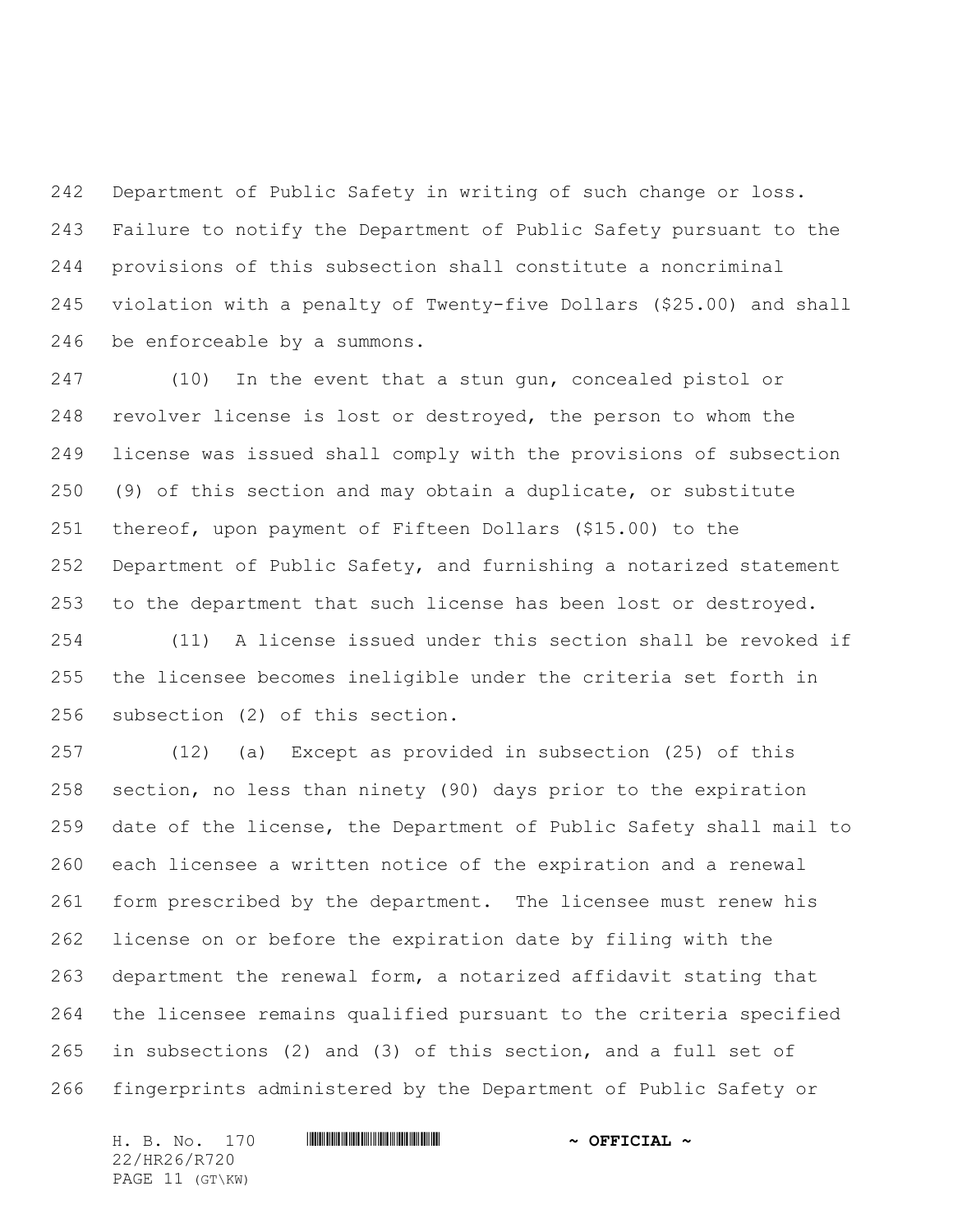the sheriff of the county of residence of the licensee. The first renewal may be processed by mail and the subsequent renewal must be made in person. Thereafter every other renewal may be processed by mail to assure that the applicant must appear in person every ten (10) years for the purpose of obtaining a new photograph.

 (i) Except as provided in this subsection, a renewal fee of Forty Dollars (\$40.00) shall also be submitted along with costs for processing the fingerprints;

 (ii) Honorably retired law enforcement officers, disabled veterans, active duty members of the Armed Forces of the United States and law enforcement officers employed with a law enforcement agency of a municipality, county or state at the time of renewal, shall be exempt from the renewal fee; and

 (iii) The renewal fee for a Mississippi resident aged sixty-five (65) years of age or older shall be Twenty Dollars (\$20.00).

 (b) The Department of Public Safety shall forward the full set of fingerprints of the applicant to the appropriate agencies for state and federal processing. The license shall be renewed upon receipt of the completed renewal application and appropriate payment of fees.

 (c) A licensee who fails to file a renewal application on or before its expiration date must renew his license by paying a late fee of Fifteen Dollars (\$15.00). No license shall be

H. B. No. 170 \*HR26/R720\* **~ OFFICIAL ~** 22/HR26/R720 PAGE 12 (GT\KW)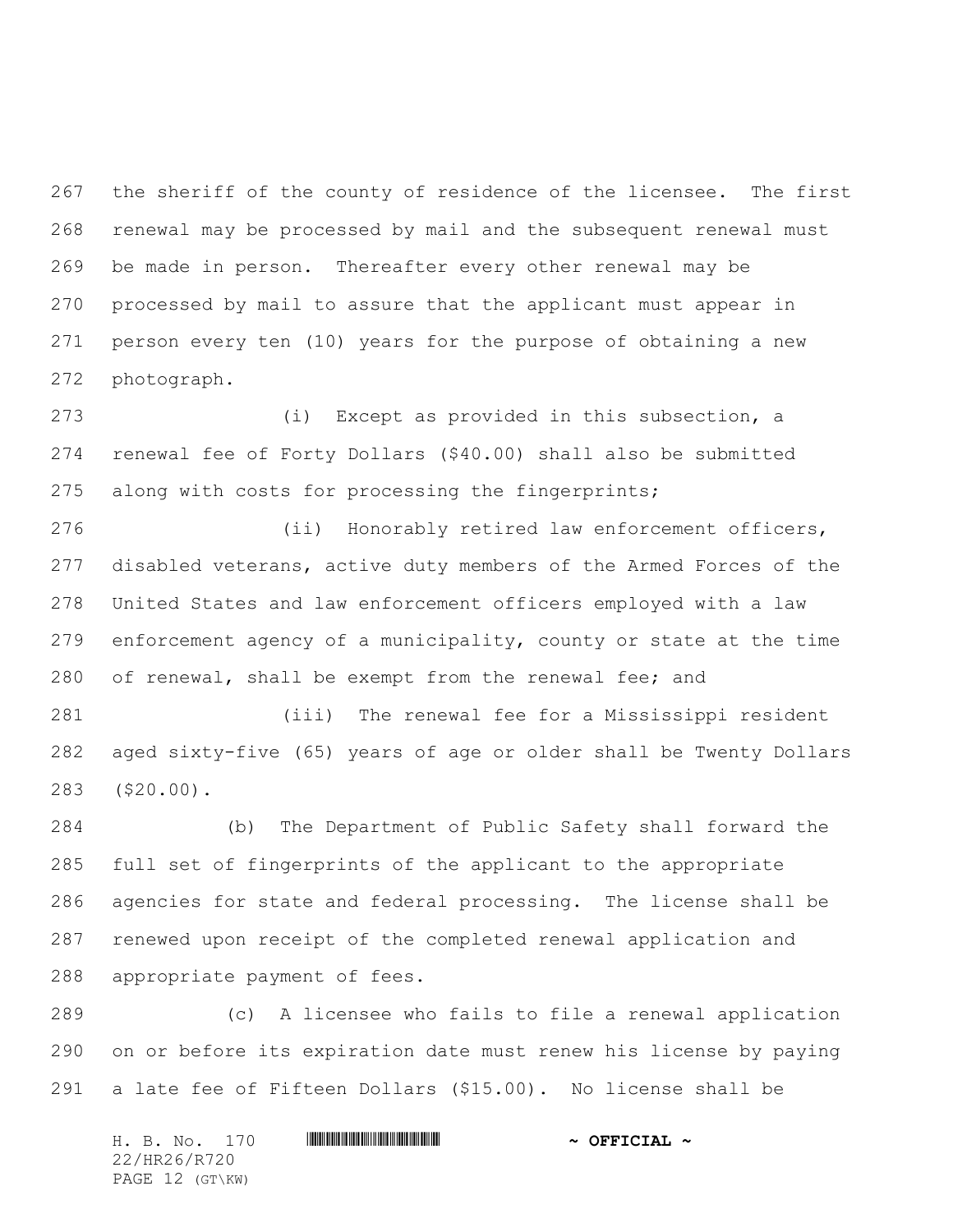renewed six (6) months or more after its expiration date, and such license shall be deemed to be permanently expired. A person whose license has been permanently expired may reapply for licensure; however, an application for licensure and fees pursuant to subsection (5) of this section must be submitted, and a background investigation shall be conducted pursuant to the provisions of this section.

 (13) No license issued pursuant to this section shall authorize any person, except a law enforcement officer as defined in Section 45-6-3 with a distinct license authorized by the Department of Public Safety, to carry a stun gun, concealed pistol or revolver into any place of nuisance as defined in Section 95-3-1, Mississippi Code of 1972; any police, sheriff or highway patrol station; any detention facility, prison or jail; any courthouse; any courtroom, except that nothing in this section shall preclude a judge from carrying a concealed weapon or determining who will carry a concealed weapon in his courtroom; any polling place; any meeting place of the governing body of any governmental entity; any meeting of the Legislature or a committee thereof; any school, college or professional athletic event not related to firearms; any portion of an establishment, licensed to dispense alcoholic beverages for consumption on the premises, that is primarily devoted to dispensing alcoholic beverages; any portion of an establishment in which beer, light spirit product or light wine is consumed on the premises, that is primarily devoted

H. B. No. 170 \*HR26/R720\* **~ OFFICIAL ~** 22/HR26/R720 PAGE 13 (GT\KW)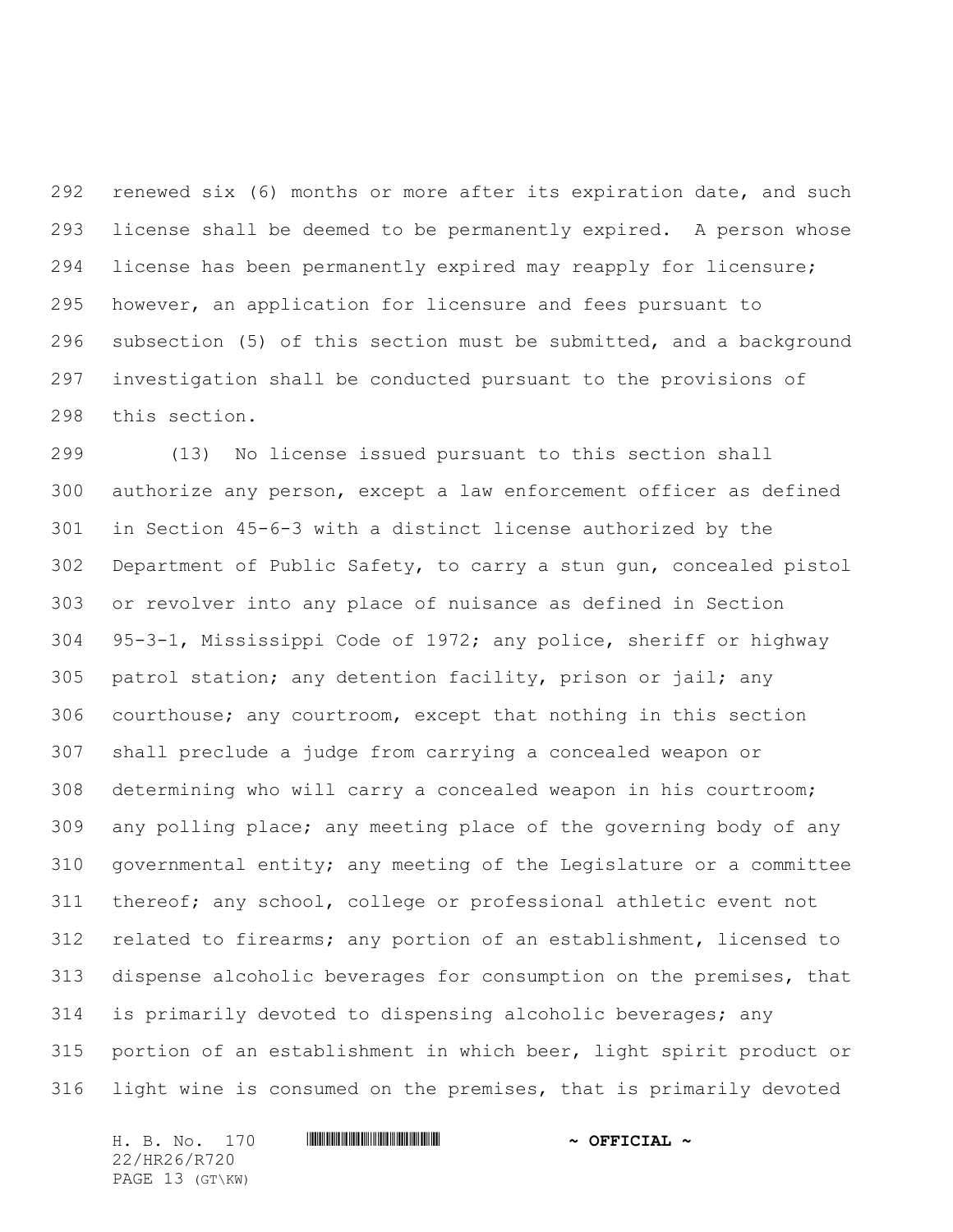317 to such purpose; any elementary or secondary school facility; any junior college, community college, college or university facility unless for the purpose of participating in any authorized firearms-related activity; inside the passenger terminal of any airport, except that no person shall be prohibited from carrying any legal firearm into the terminal if the firearm is encased for shipment, for purposes of checking such firearm as baggage to be lawfully transported on any aircraft; any church or other place of worship, except as provided in Section 45-9-171; or any place where the carrying of firearms is prohibited by federal law. In addition to the places enumerated in this subsection, the carrying of a stun gun, concealed pistol or revolver may be disallowed in any place in the discretion of the person or entity exercising control over the physical location of such place by the placing of a written notice clearly readable at a distance of not less than ten (10) feet that the "carrying of a pistol or revolver is prohibited." No license issued pursuant to this section shall authorize the participants in a parade or demonstration for which a permit is required to carry a stun gun, concealed pistol or revolver.

 (14) A law enforcement officer as defined in Section 45-6-3, chiefs of police, sheriffs and persons licensed as professional bondsmen pursuant to Chapter 39, Title 83, Mississippi Code of 1972, shall be exempt from the licensing requirements of this section.

22/HR26/R720 PAGE 14 (GT\KW)

H. B. No. 170 \*HR26/R720\* **~ OFFICIAL ~**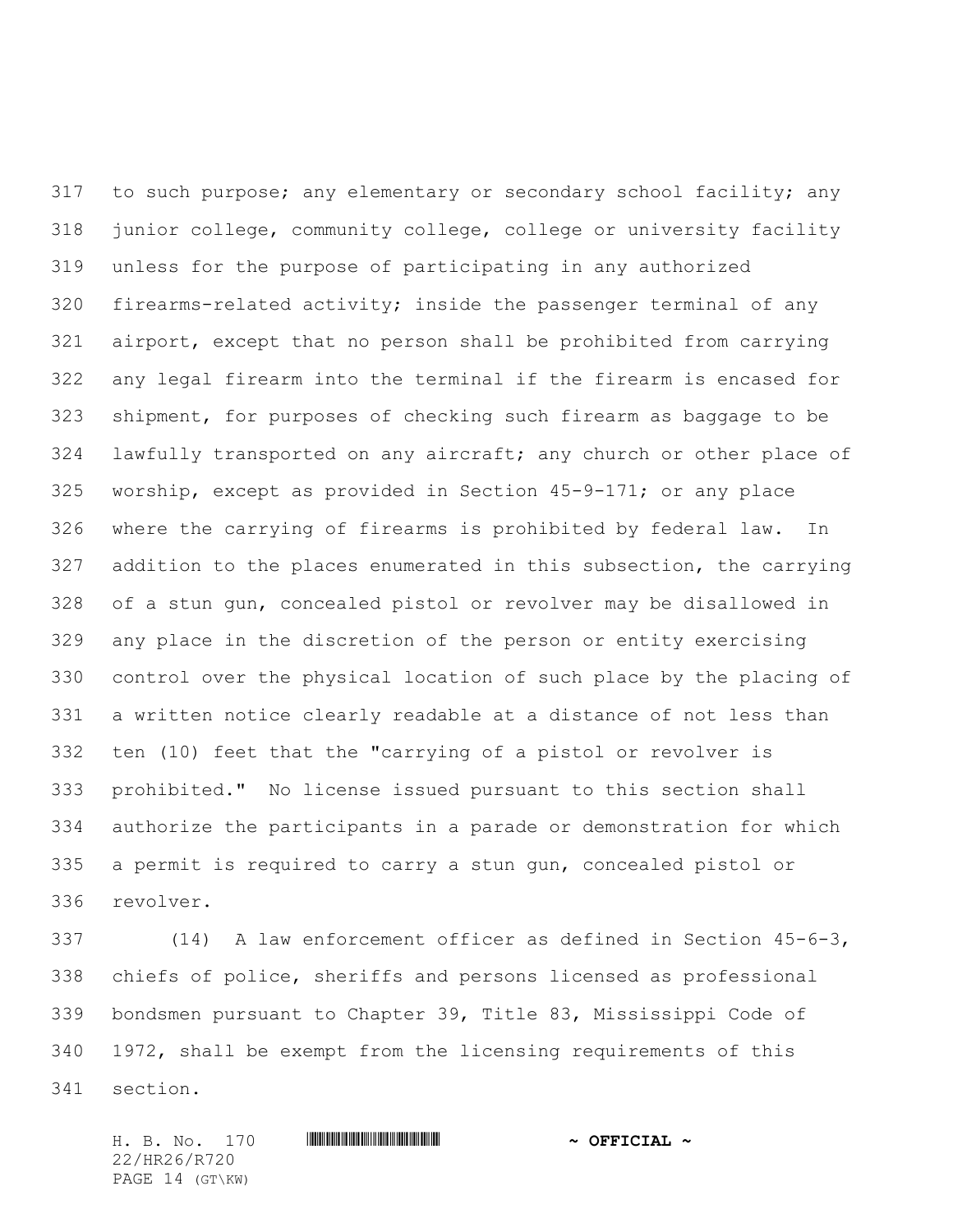(a) The Commissioner of Public Safety shall promulgate rules and regulations to provide licenses to law enforcement officers as defined in Section 45-6-3 who choose to obtain a license under the provisions of this section, which shall include a distinction that the officer is an "active duty" law enforcement officer and an endorsement that such officer is authorized to carry in the locations listed in subsection (13)**.** A law enforcement officer shall provide the following information to receive the license described in this subsection: (i) a letter, with the official letterhead of the agency or department for which the officer is employed at the time of application and (ii) a 353 letter with the official letterhead of the agency or department, which explains that such officer has completed a certified law enforcement training academy.

 (b) The licensing requirements of this section do not apply to the carrying by any person of a stun gun, pistol or revolver, knife, or other deadly weapon that is not concealed as defined in Section 97-37-1.

 (15) Any person who knowingly submits a false answer to any question on an application for a license issued pursuant to this section, or who knowingly submits a false document when applying for a license issued pursuant to this section, shall, upon conviction, be guilty of a misdemeanor and shall be punished as provided in Section 99-19-31, Mississippi Code of 1972.

22/HR26/R720 PAGE 15 (GT\KW)

H. B. No. 170 \*HR26/R720\* **~ OFFICIAL ~**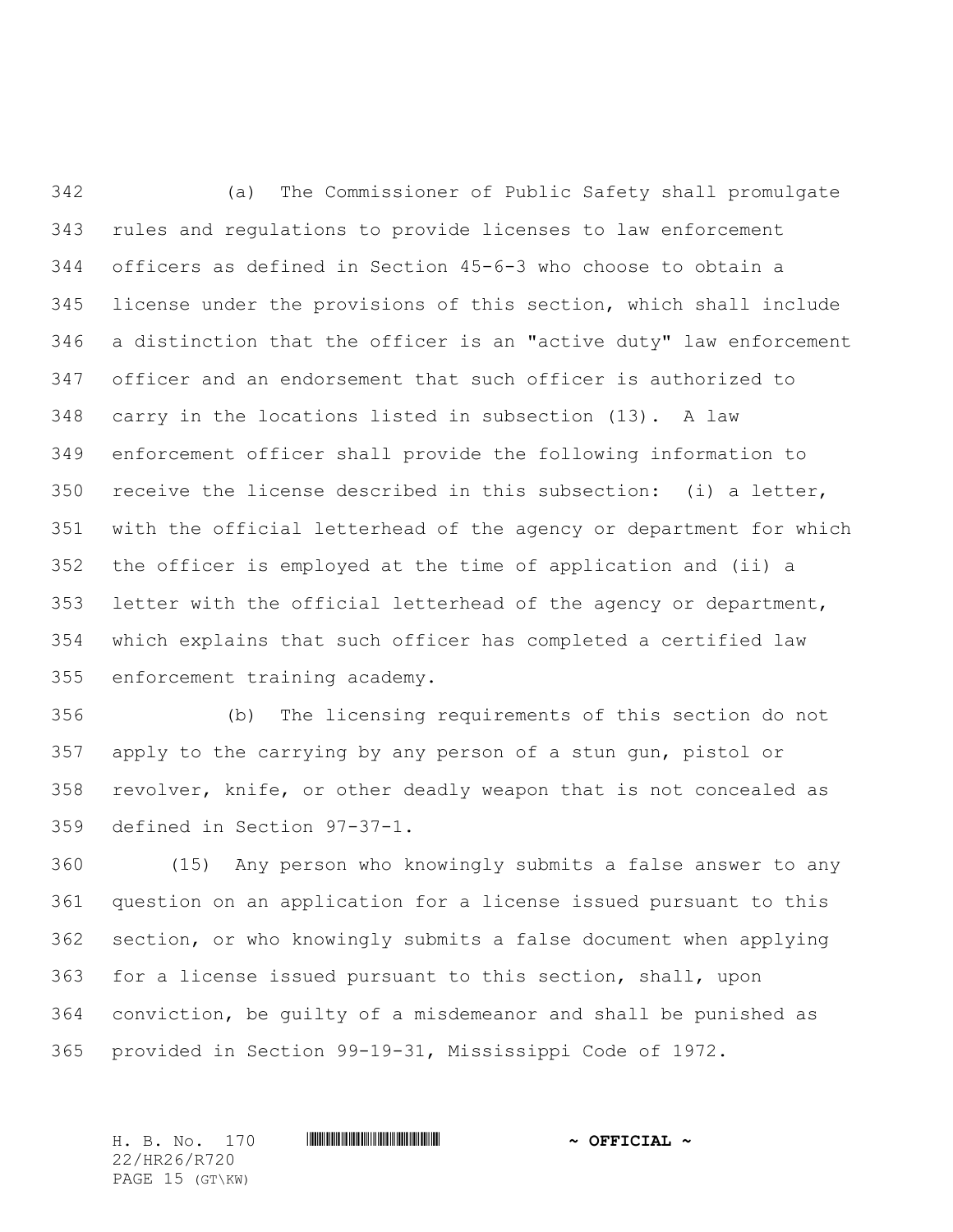(16) All fees collected by the Department of Public Safety pursuant to this section shall be deposited into a special fund hereby created in the State Treasury and shall be used for implementation and administration of this section. After the close of each fiscal year, the balance in this fund shall be certified to the Legislature and then may be used by the Department of Public Safety as directed by the Legislature.

 (17) All funds received by a sheriff or police chief pursuant to the provisions of this section shall be deposited into the general fund of the county or municipality, as appropriate, and shall be budgeted to the sheriff's office or police department as appropriate.

 (18) Nothing in this section shall be construed to require or allow the registration, documentation or providing of serial numbers with regard to any stun gun or firearm.

 (19) Any person holding a valid unrevoked and unexpired license to carry stun guns, concealed pistols or revolvers issued in another state shall have such license recognized by this state to carry stun guns, concealed pistols or revolvers. The Department of Public Safety is authorized to enter into a reciprocal agreement with another state if that state requires a written agreement in order to recognize licenses to carry stun guns, concealed pistols or revolvers issued by this state.

 (20) The provisions of this section shall be under the supervision of the Commissioner of Public Safety. The

| H. B. No. 170   |  |  |  | $\sim$ OFFICIAL $\sim$ |  |
|-----------------|--|--|--|------------------------|--|
| 22/HR26/R720    |  |  |  |                        |  |
| PAGE 16 (GT\KW) |  |  |  |                        |  |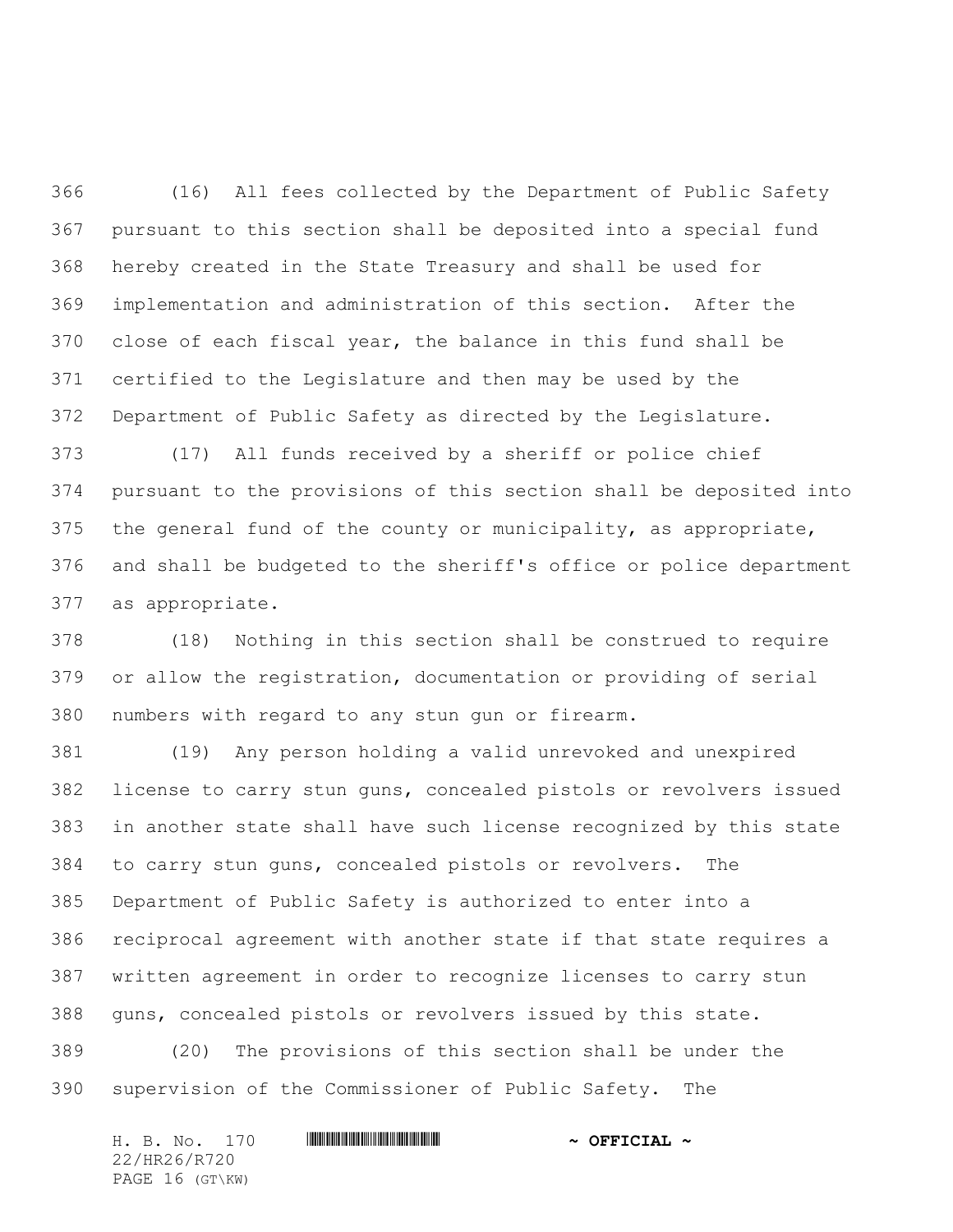commissioner is authorized to promulgate reasonable rules and regulations to carry out the provisions of this section.

 (21) For the purposes of this section, the term "stun gun" means a portable device or weapon from which an electric current, impulse, wave or beam may be directed, which current, impulse, wave or beam is designed to incapacitate temporarily, injure, momentarily stun, knock out, cause mental disorientation or paralyze.

 (22) (a) From and after January 1, 2016, the Commissioner of Public Safety shall promulgate rules and regulations which provide that licenses authorized by this section for honorably retired law enforcement officers and honorably retired correctional officers from the Mississippi Department of Corrections shall (i) include the words "retired law enforcement officer" on the front of the license, and (ii) unless the licensee chooses to have this license combined with a driver's license or identification card under subsection (25) of this section, that the license itself have a red background to distinguish it from other licenses issued under this section.

 (b) An honorably retired law enforcement officer and honorably retired correctional officer shall provide the following information to receive the license described in this section: (i) a letter, with the official letterhead of the agency or department from which such officer is retiring, which explains that such officer is honorably retired, and (ii) a letter with the official

H. B. No. 170 \*HR26/R720\* **~ OFFICIAL ~** 22/HR26/R720 PAGE 17 (GT\KW)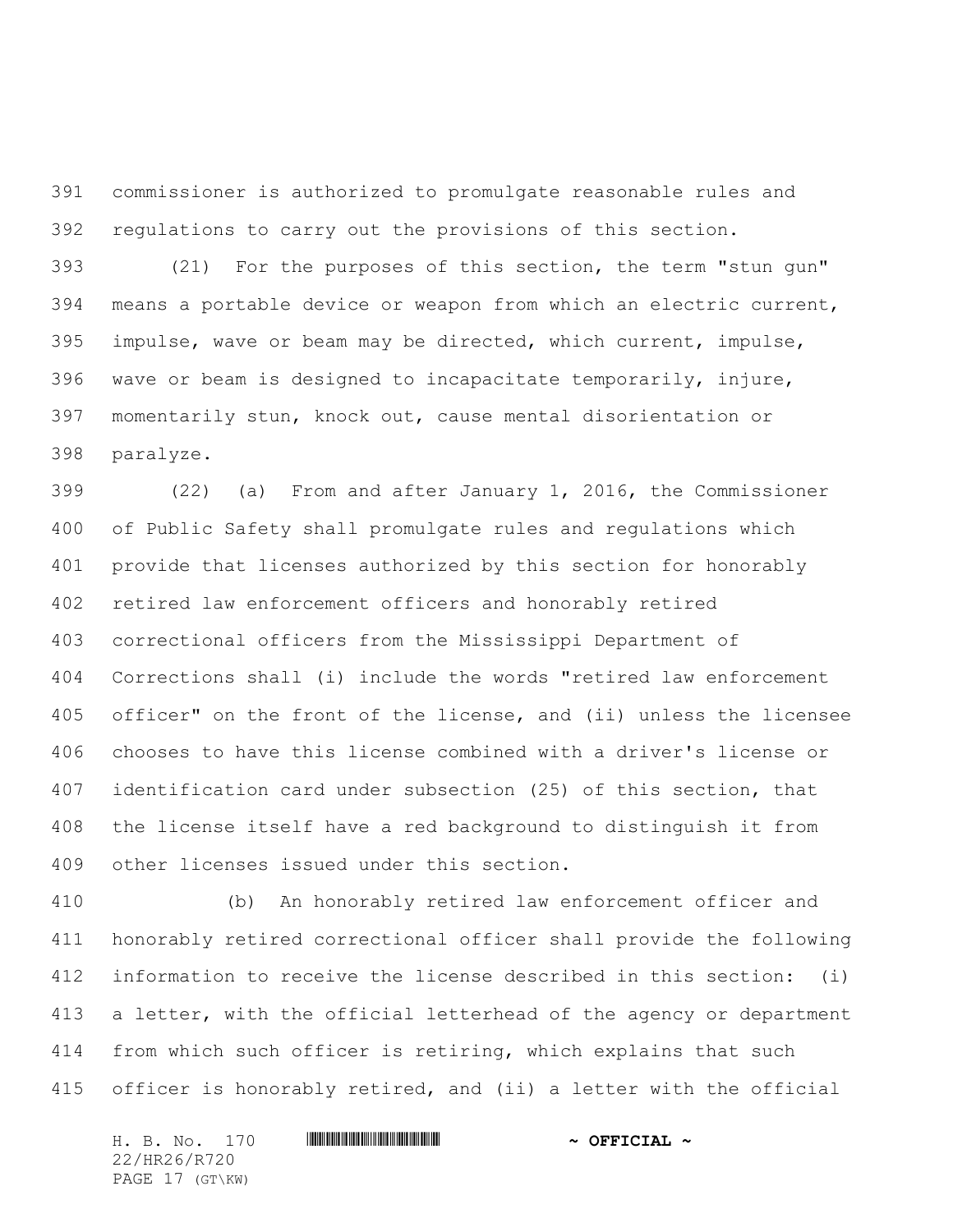416 letterhead of the agency or department, which explains that such officer has completed a certified law enforcement training academy.

 (23) A disabled veteran who seeks to qualify for an exemption under this section shall be required to provide a veterans health services identification card issued by the United States Department of Veterans Affairs indicating a service-connected disability, which shall be sufficient proof of such service-connected disability.

 (24) A license under this section is not required for a loaded or unloaded pistol or revolver to be carried upon the person in a sheath, belt holster or shoulder holster or in a purse, handbag, satchel, other similar bag or briefcase or fully enclosed case if the person is not engaged in criminal activity other than a misdemeanor traffic offense, is not otherwise prohibited from possessing a pistol or revolver under state or federal law, and is not in a location prohibited under subsection (13) of this section.

 (25) An applicant for a license under this section shall 435 have the option of, instead of being issued a separate card for the license, having the license appear as a notation on the individual's driver's license or identification card. If the applicant chooses this option, the license issued under this section shall have the same expiration date as the driver's license or identification card, and renewal shall take place at

H. B. No. 170 \*HR26/R720\* **~ OFFICIAL ~** 22/HR26/R720 PAGE 18 (GT\KW)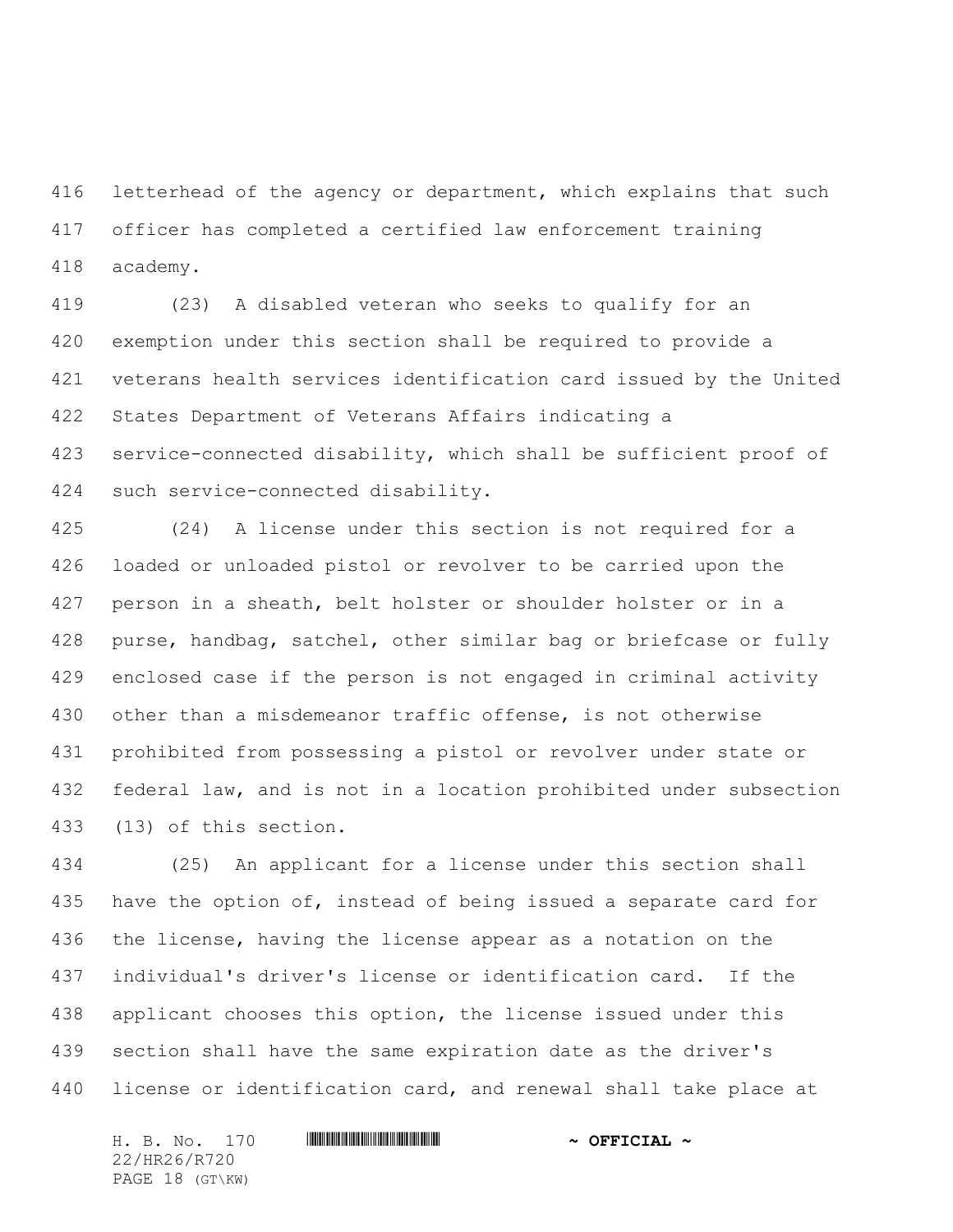the same time and place as renewal of the driver's license or identification card. The Commissioner of Public Safety shall have the authority to promulgate rules and regulations which may be necessary to ensure the effectiveness of the concurrent application and renewal processes.

 **SECTION 2.** Section 97-37-1, Mississippi Code of 1972, is amended as follows:

 97-37-1. (1) Except as otherwise provided in this section and Sections 97-37-7 and 45-9-101, any person who carries, concealed on or about one's person, any bowie knife, dirk knife, butcher knife, switchblade knife, metallic knuckles, blackjack, slingshot, pistol, revolver, or any rifle with a barrel of less than sixteen (16) inches in length, or any shotgun with a barrel of less than eighteen (18) inches in length, machine gun or any fully automatic firearm or deadly weapon, or any muffler or silencer for any firearm, whether or not it is accompanied by a firearm, or uses or attempts to use against another person any imitation firearm, shall, upon conviction, be punished as follows:

 (a) By a fine of not less than One Hundred Dollars (\$100.00) nor more than Five Hundred Dollars (\$500.00), or by imprisonment in the county jail for not more than six (6) months, or both, in the discretion of the court, for the first conviction under this section.

 (b) By a fine of not less than One Hundred Dollars (\$100.00) nor more than Five Hundred Dollars (\$500.00), and

H. B. No. 170 \*HR26/R720\* **~ OFFICIAL ~** 22/HR26/R720 PAGE 19 (GT\KW)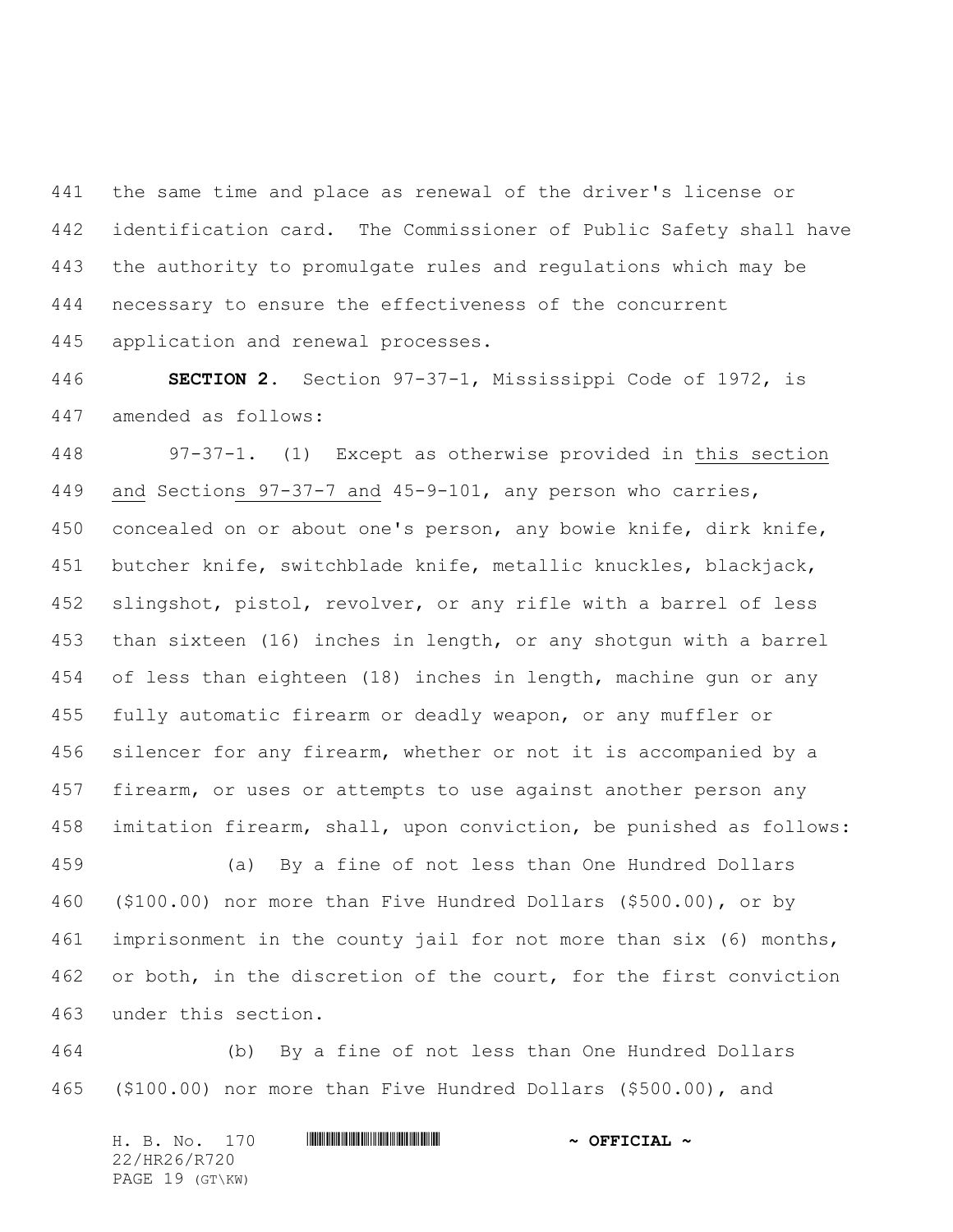imprisonment in the county jail for not less than thirty (30) days nor more than six (6) months, for the second conviction under this section.

 (c) By confinement in the custody of the Department of Corrections for not less than one (1) year nor more than five (5) years, for the third or subsequent conviction under this section.

 (d) By confinement in the custody of the Department of Corrections for not less than one (1) year nor more than ten (10) years for any person previously convicted of any felony who is convicted under this section.

 (2) It shall not be a violation of this section for any person over the age of eighteen (18) years to carry a firearm or deadly weapon concealed within the confines of his own home or his place of business, or any real property associated with his home or business or within any motor vehicle.

 (3) It shall not be a violation of this section for any person to carry a firearm or deadly weapon concealed if the possessor of the weapon is then engaged in a legitimate weapon-related sports activity or is going to or returning from such activity. For purposes of this subsection, "legitimate weapon-related sports activity" means hunting, fishing, target shooting or any other legal activity which normally involves the use of a firearm or other weapon.

 (4) For the purposes of this section, "concealed" means hidden or obscured from common observation and shall not include

H. B. No. 170 \*HR26/R720\* **~ OFFICIAL ~** 22/HR26/R720 PAGE 20 (GT\KW)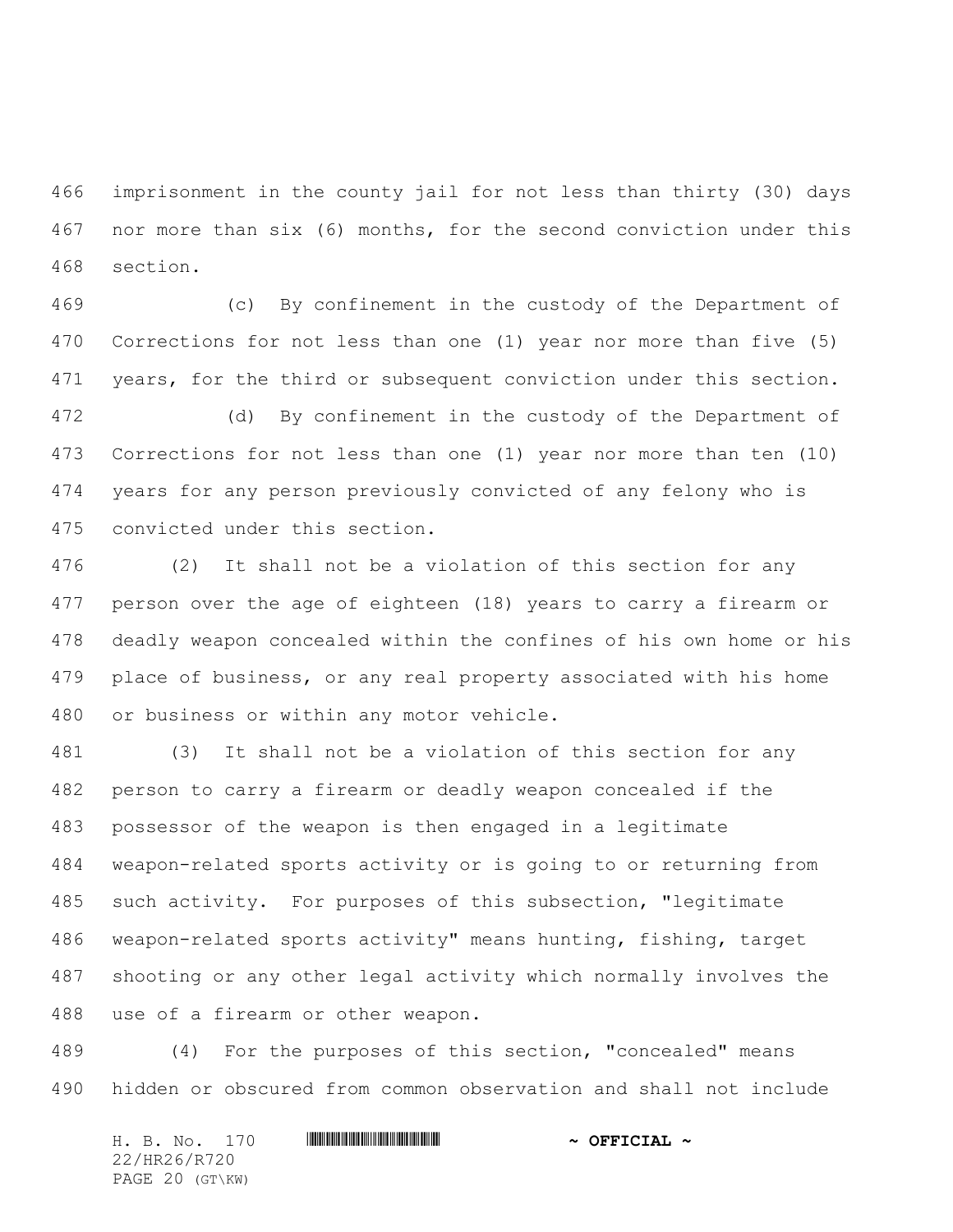any weapon listed in subsection (1) of this section, including, but not limited to, a loaded or unloaded pistol carried upon the person in a sheath, belt holster or shoulder holster that is wholly or partially visible, or carried upon the person in a scabbard or case for carrying the weapon that is wholly or partially visible.

 **SECTION 3.** Section 97-37-7, Mississippi Code of 1972, is amended as follows:

 97-37-7. (1) (a) It shall not be a violation of Section 97-37-1 or 45-9-101 or any other statute for pistols, firearms or other suitable and appropriate weapons to be carried by duly constituted bank guards, company guards, watchmen, railroad special agents or duly authorized representatives who are not sworn law enforcement officers, agents or employees of a patrol service, guard service, or a company engaged in the business of transporting money, securities or other valuables, while actually engaged in the performance of their duties as such, provided that such persons have made a written application and paid a nonrefundable permit fee of One Hundred Dollars (\$100.00) to the Department of Public Safety.

 (b) No permit shall be issued to any person who has ever been convicted of a felony under the laws of this or any other state or of the United States. To determine an applicant's eligibility for a permit, the person shall be fingerprinted. If no disqualifying record is identified at the state level, the

H. B. No. 170 **HRACK EXECUTE 19**  $\sim$  **OFFICIAL**  $\sim$ 22/HR26/R720 PAGE 21 (GT\KW)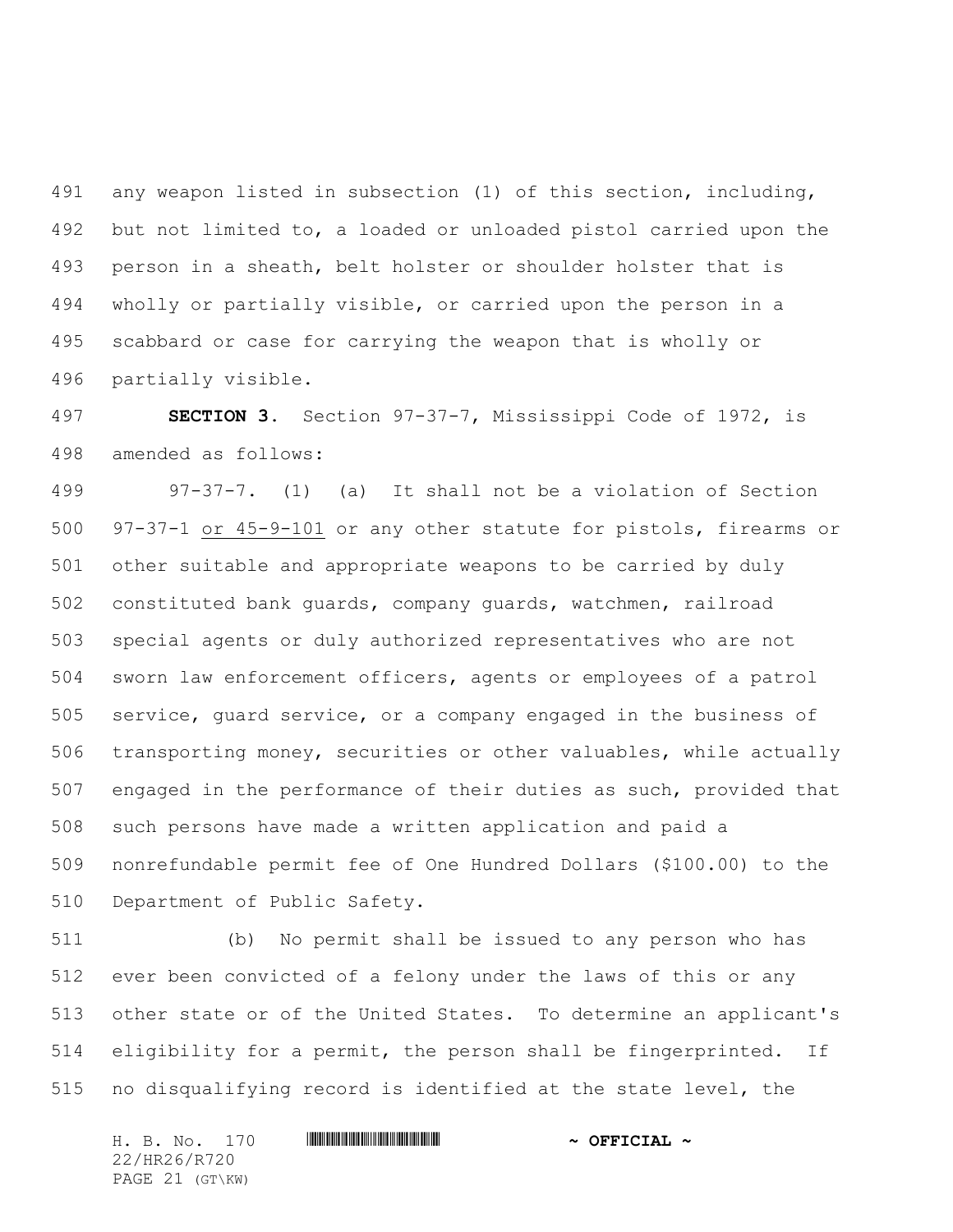fingerprints shall be forwarded by the Department of Public Safety to the Federal Bureau of Investigation for a national criminal history record check. The department shall charge a fee which includes the amounts required by the Federal Bureau of Investigation and the department for the national and state criminal history record checks and any necessary costs incurred by the department for the handling and administration of the criminal history background checks. In the event a legible set of fingerprints, as determined by the Department of Public Safety and the Federal Bureau of Investigation, cannot be obtained after a minimum of three (3) attempts, the Department of Public Safety shall determine eligibility based upon a name check by the Mississippi Highway Safety Patrol and a Federal Bureau of Investigation name check conducted by the Mississippi Highway Safety Patrol at the request of the Department of Public Safety.

 (c) A person may obtain a duplicate of a lost or destroyed permit upon payment of a Fifteen Dollar (\$15.00) replacement fee to the Department of Public Safety, if he furnishes a notarized statement to the department that the permit has been lost or destroyed.

 (d) (i) No less than ninety (90) days prior to the expiration date of a permit, the Department of Public Safety shall mail to the permit holder written notice of expiration together with the renewal form prescribed by the department. The permit holder shall renew the permit on or before the expiration date by

H. B. No. 170 \*HR26/R720\* **~ OFFICIAL ~** 22/HR26/R720 PAGE 22 (GT\KW)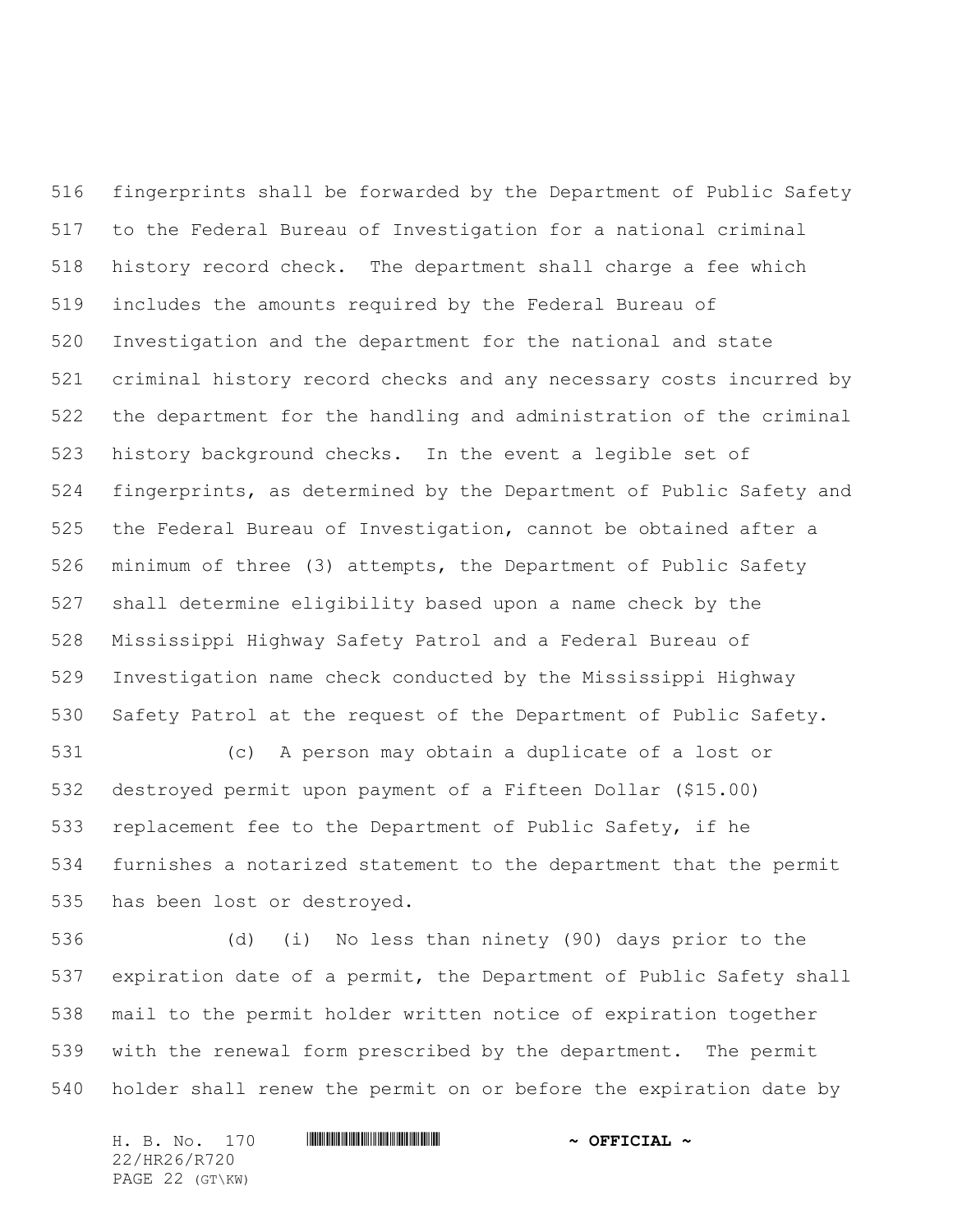filing with the department the renewal form, a notarized affidavit stating that the permit holder remains qualified, and the renewal fee of Fifty Dollars (\$50.00); honorably retired law enforcement officers shall be exempt from payment of the renewal fee. A permit holder who fails to file a renewal application on or before its expiration date shall pay a late fee of Fifteen Dollars (\$15.00).

 (ii) Renewal of the permit shall be required every four (4) years. The permit of a qualified renewal applicant shall be renewed upon receipt of the completed renewal application and appropriate payment of fees.

 (iii) A permit cannot be renewed six (6) months or more after its expiration date, and such permit shall be deemed to be permanently expired; the holder may reapply for an original permit as provided in this section.

 (2) It shall not be a violation of this or any other statute for pistols, firearms or other suitable and appropriate weapons to be carried by Department of Wildlife, Fisheries and Parks law enforcement officers, railroad special agents who are sworn law enforcement officers, investigators employed by the Attorney General, criminal investigators employed by the district attorneys, all prosecutors, public defenders, investigators or probation officers employed by the Department of Corrections, employees of the State Auditor who are authorized by the State Auditor to perform investigative functions, or any deputy fire

22/HR26/R720 PAGE 23 (GT\KW)

H. B. No. 170 \*HR26/R720\* **~ OFFICIAL ~**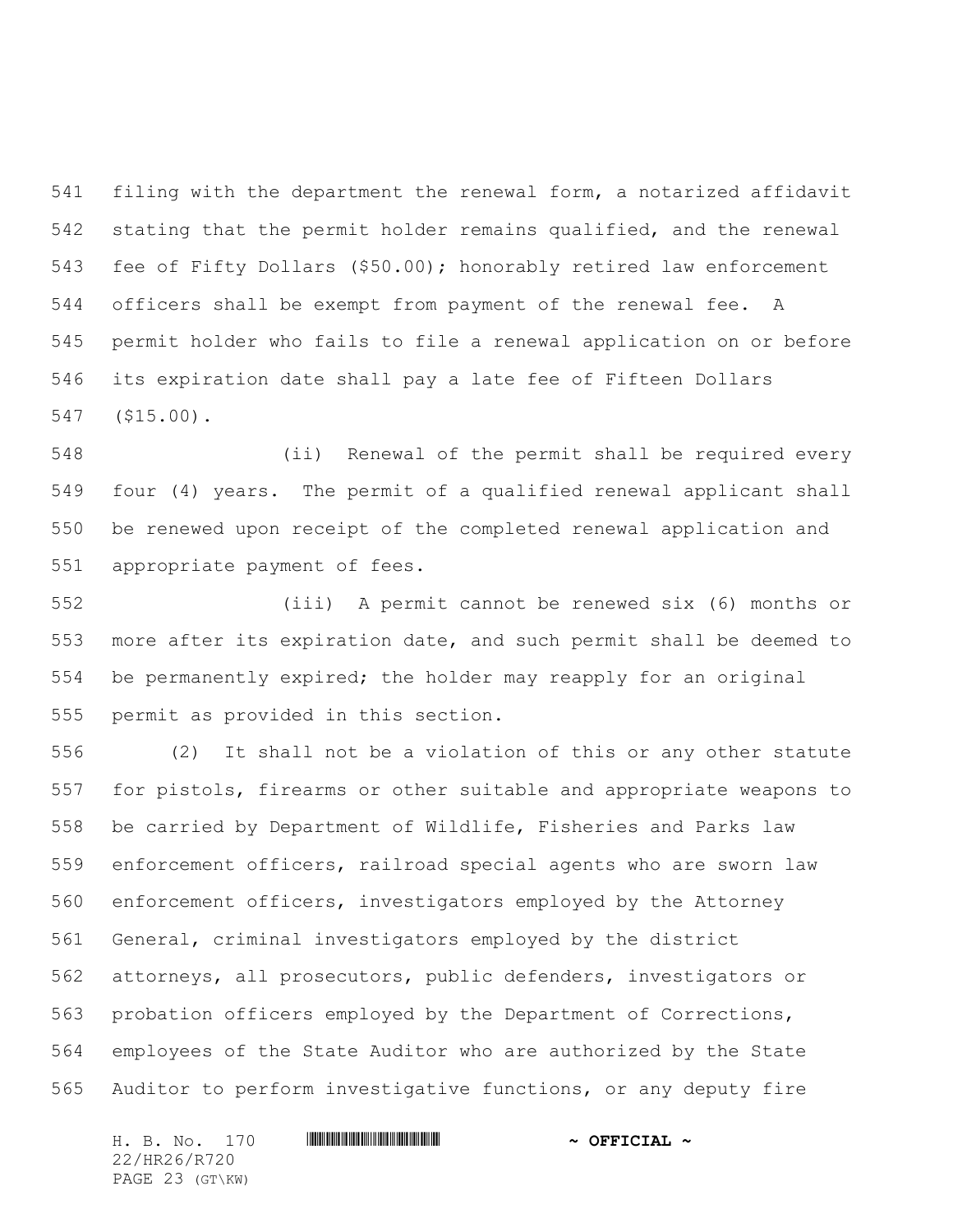marshal or investigator employed by the State Fire Marshal, while engaged in the performance of their duties as such, or by fraud investigators with the Department of Human Services, or by judges of the Mississippi Supreme Court, Court of Appeals, circuit, chancery, county, justice and municipal courts, or by coroners. Before any person shall be authorized under this subsection to carry a weapon, he shall complete a weapons training course approved by the Board of Law Enforcement Officer Standards and Training. Before any criminal investigator employed by a district attorney shall be authorized under this section to carry a pistol, firearm or other weapon, he shall have complied with Section 45-6-11 or any training program required for employment as an agent of the Federal Bureau of Investigation. A law enforcement officer, as defined in Section 45-6-3, shall be authorized to carry weapons in courthouses in performance of his official duties. A person licensed under Section 45-9-101 to carry a concealed pistol, who (a) has voluntarily completed an instructional course in the safe handling and use of firearms offered by an instructor certified by a nationally recognized organization that customarily offers firearms training, or by any other organization approved by the Department of Public Safety, (b) is a member or veteran of any active or reserve component branch of the United States of America Armed Forces having completed law enforcement or combat training with pistols or other handguns as recognized by such branch after submitting an

H. B. No. 170 \*HR26/R720\* **~ OFFICIAL ~** 22/HR26/R720 PAGE 24 (GT\KW)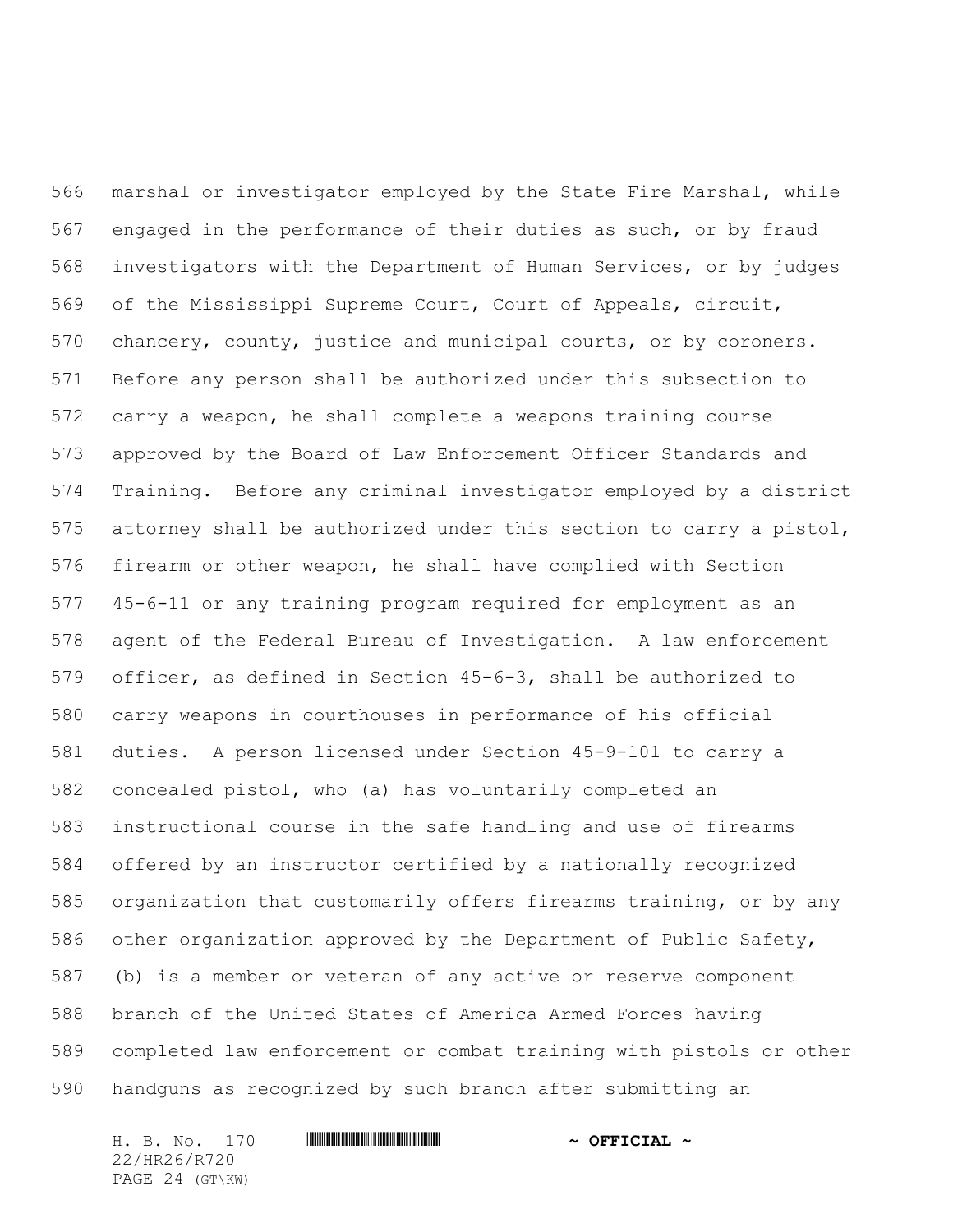affidavit attesting to have read, understand and agree to comply with all provisions of the enhanced carry law, or (c) is an honorably retired law enforcement officer or honorably retired member or veteran of any active or reserve component branch of the United States of America Armed Forces having completed law enforcement or combat training with pistols or other handguns, after submitting an affidavit attesting to have read, understand and agree to comply with all provisions of Mississippi enhanced carry law shall also be authorized to carry weapons in courthouses except in courtrooms during a judicial proceeding, and any location listed in subsection (13) of Section 45-9-101, except any place of nuisance as defined in Section 95-3-1, any police, sheriff or highway patrol station or any detention facility, prison or jail. For the purposes of this subsection (2), component branch of the United States Armed Forces includes the Army, Navy, Air Force, Coast Guard or Marine Corps, or the Army National Guard, the Army National Guard of the United States, the Air National Guard or the Air National Guard of the United States, as those terms are defined in Section 101, Title 10, United States Code, and any other reserve component of the United States Armed Forces enumerated in Section 10101, Title 10, United States Code. The department shall promulgate rules and regulations allowing concealed pistol permit holders to obtain an endorsement on their permit indicating that they have completed the aforementioned course and have the authority to carry in these locations. This

H. B. No. 170 \*HR26/R720\* **~ OFFICIAL ~** 22/HR26/R720 PAGE 25 (GT\KW)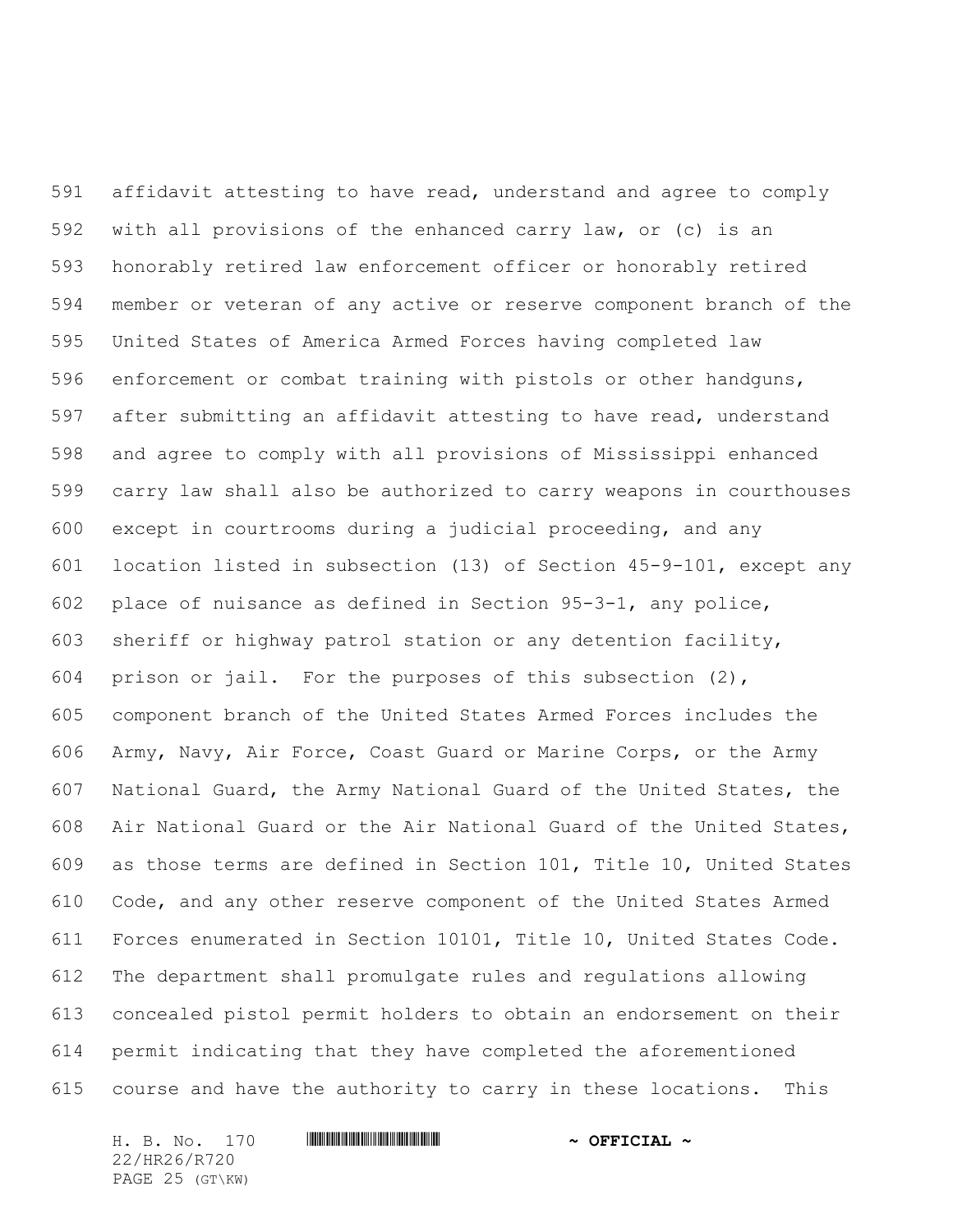section shall in no way interfere with the right of a trial judge to restrict the carrying of firearms in the courtroom.

 For purposes of this subsection (2), the following words shall have the meanings described herein, unless the context otherwise requires:

 (i) "Courthouse" means any building in which a circuit court, chancery court, youth court, municipal court, justice court or any appellate court is located, or any building in which a court of law is regularly held.

 (ii) "Courtroom" means the actual room in which a judicial proceeding occurs, including any jury room, witness room, judge's chamber, office housing the judge's staff, or similar room. "Courtroom" shall not mean hallways, courtroom entrances, courthouse grounds, lobbies, corridors, or other areas within a courthouse which are generally open to the public for the transaction of business outside of an active judicial proceeding, the grassed areas, cultivated flower beds, sidewalks, parking lots, or other areas contained within the boundaries of the public land upon which the courthouse is located.

 (3) It shall not be a violation of this or any other statute for pistols, firearms or other suitable and appropriate weapons, to be carried by any out-of-state, full-time commissioned law enforcement officer who holds a valid commission card from the appropriate out-of-state law enforcement agency and a photo identification. The provisions of this subsection shall only

H. B. No. 170 \*HR26/R720\* **~ OFFICIAL ~** 22/HR26/R720 PAGE 26 (GT\KW)